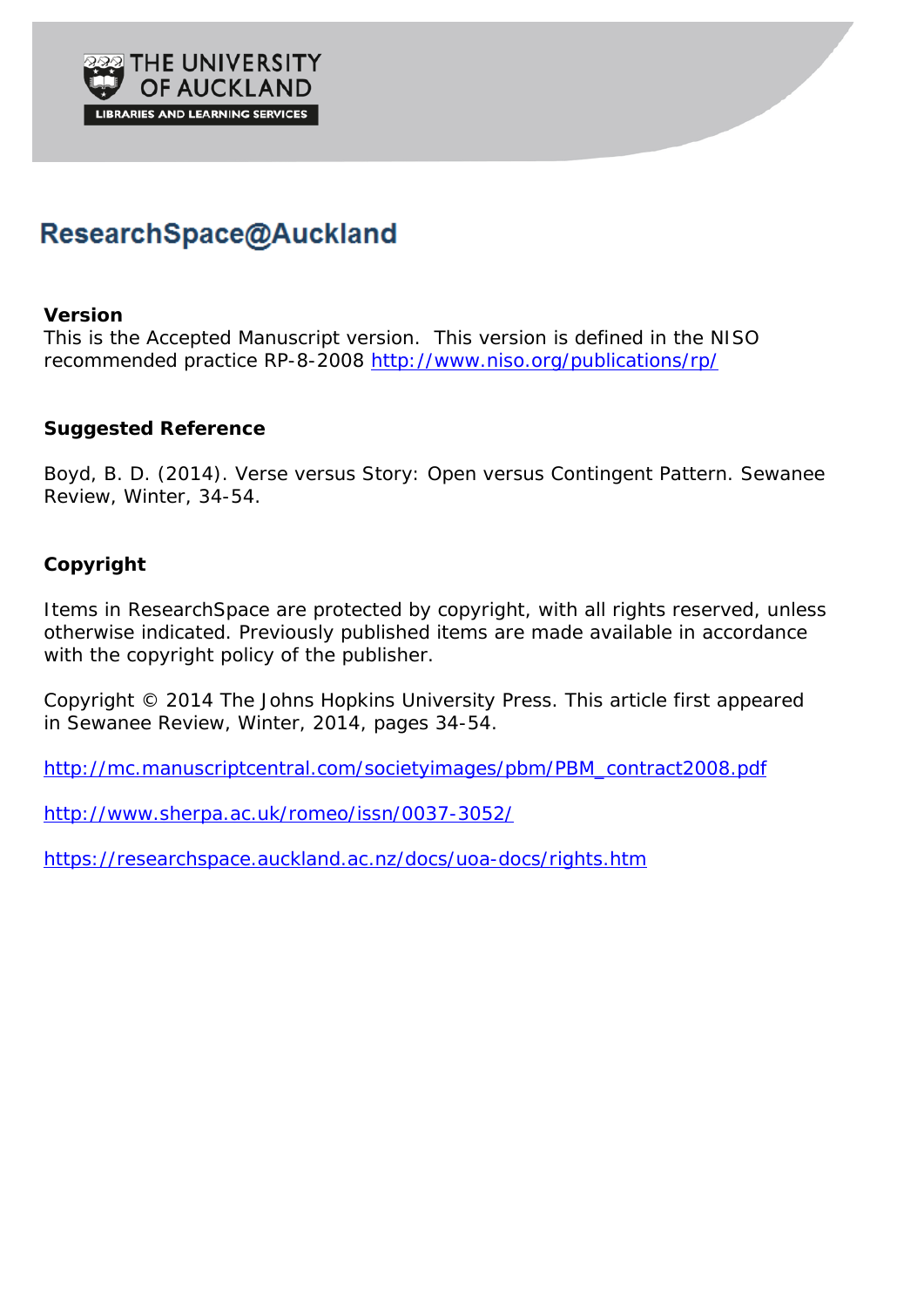#### **Verse versus Story: Open versus Convergent Pattern**

Brian Boyd

Literature has two main, often intertwined, strands: narrative and verse. What unites and what distinguishes them? What can we learn from disentangling them?

Shakespeare offers an especially fruitful test case. In much of his work he weaves together narrative and verse more memorably than any other writer, while his *Sonnets* form the most successful collection of Western literary lyrics. The Scottish poet Don Paterson, in his ebullient *Reading Shakespeare's Sonnets*, recently asserted that the sonnets too "have to be read as a narrative of the progress of love."<sup>1</sup> I argue, on the contrary, that we need to read the sonnets as lyrics, as verse *without* narrative, and to appreciate the deep differences between, say, the love lyricism in the dramatic narrative of *Twelfth Night* and the love lyrics in the *Sonnets*.

In *On the Origin of Stories* (2009), focusing evolutionary and cognitive lenses on art in general, I proposed that we can find the common features of all the arts if we understand art as cognitive play with pattern; I then focused more tightly on narrative, and on the art of fiction in particular.<sup>2</sup> In *Why Lyrics Last* (2012) I focused on verse, especially lyric in its strictest sense, as verse without narrative.<sup>3</sup> Now I'd like to build on the difference between these two books to contrast the almost automatic convergence of patterns in fiction, or narrative more generally, and the compounding of patterns upon patterns—patterns athwart or concealed behind other patterns—in verse, especially in lyric.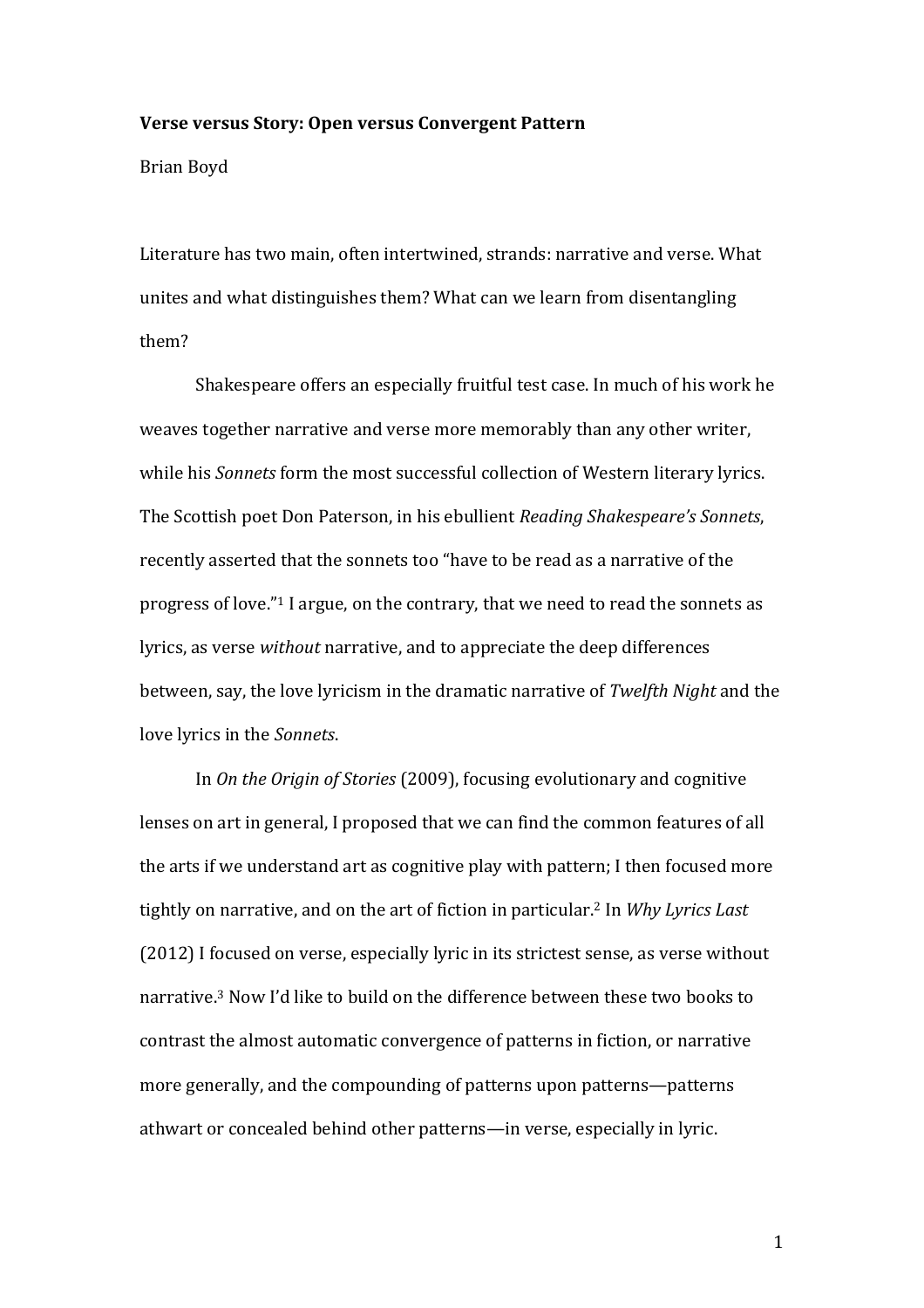The world swarms with information, which animals and even plants can interpret in order to respond appropriately to threats and opportunities in their environment. But analyzing information is costly in time and effort. Slowly evolved modes of pattern recognition—like, in vertebrate visual systems, recognizing outlines, shapes, movement and direction—reduce the cost of interpreting information and allow animals to respond to it quickly, in real time. Brains therefore operate, observes neuroscientist Gerald Edelman, "not by logic but rather by pattern recognition"; "pattern recognition" is the "primary mode" of thought.<sup>4</sup>

We humans depend for our survival especially on our superior handling of information, and hence on our capacity to recognize—and to find new ways of recognizing—pattern. We therefore have a natural appetite for pattern. If we glimpse out of the corner of our eye a long slithery-sinuous thing in the grass, we will recoil with alarm: that's enough of a pattern to identify a snake, and to trigger instantly an evolved emotional warning signal. Yet because identifying objects, actions, processes and events as patterns allows us such good clear information, and such rapid responses, we treasure pattern. We may see a snake, and identify it as such, but if we know we're not at risk, we can respond to the other patterns it forms, and see them as beautiful: not simply the body shape that identifies the animal suborder, but the pattern of the curves its body forms, and the pattern of designs on its skin.

Cognition evolved to guide action. At its everyday richest in event comprehension, cognition integrates the most salient information patterns around us, allowing us to understand where we have come from and where we are so that we can predict where to move next. Narrative therefore shapes much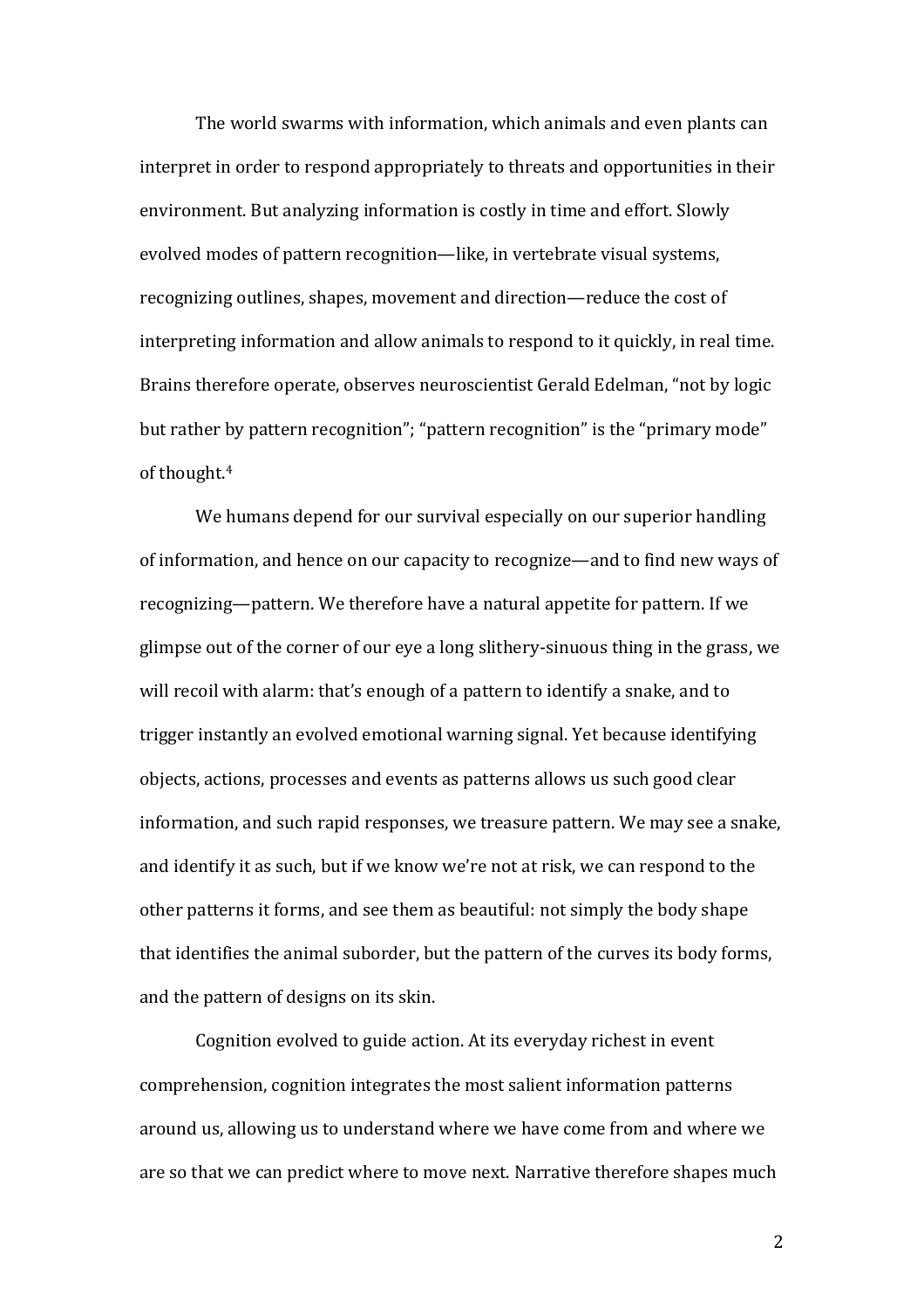of our thought and much of our literature. Indeed narrative seems highly likely to be the default task orientation of the human mind. By that I mean that if our minds can process information in narrative terms, if they can interpret what they experience as events, they will—and they will do so through a more or less automatic convergence of pattern-recognition processes.

The neuroscientists Antonio Damasio and Joseph LeDoux propose convergence zones in the brain, where, say, the distinct *what* and *where* pathways in our visual processing converge to allow us to understand both the nature of objects and their location.<sup>5</sup> These convergent information pathways feed in turn into higher-level convergence zones, where information from still more different kinds of pathways, like visual and aural and emotional, meet. The pressure to understand events, especially involving one's own species, has produced *super*convergence zones in the brain.

In everyday event comprehension and in narratives like gossip, history, fiction and drama, information naturally salient to members of our ultrasocial, highly cooperative, and highly competitive species naturally converges in many kinds of pattern: character (patterns of appearance and age, personality, role, affiliations and allegiances, status, beliefs, desires and goals), plot (strategic social information, expectations, intentions, actions, reactions, outcomes), and setting (physical and social). We can see all these even in the bare flat world of a classic 1944 experiment, where the psychologists Fritz Heider and Marianne Simmel demonstrated how we almost automatically process even the most meager information as narrative if we can. $6$  Without cuing their students, except to ask them to write down what they had seen, they showed them an animated black-and-white silent film, a minute-and a half long, featuring four geometrical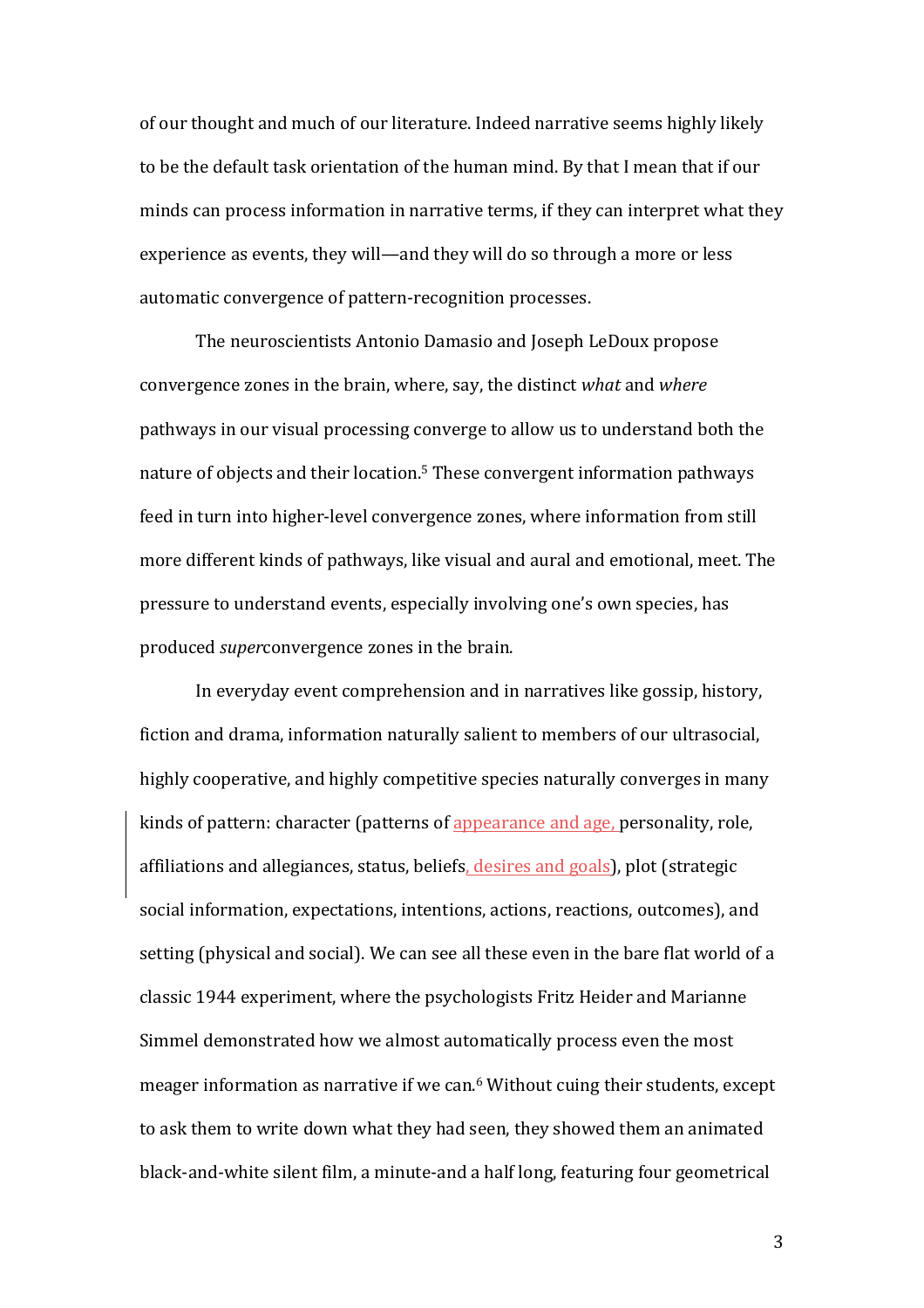shapes—one, a stationary outline, and three, solid and motile. In response all but one student recounted a story involving characters. Similar experiments have recently been run with similar results;  $\frac{7}{1}$  you can now replicate the original experiment on yourself via YouTube.<sup>8</sup>

Like almost all Heider and Simmel's initial subjects, I cannot help reading their film as a story of a couple, male and female, threatened and chased by an aggressive male, who traps the female, until she escapes with her partner. But how do we infer that much, uncued otherwise, from simply the silent ninetysecond movement of black geometric shapes about a white plane?

We process patterns in all sorts of default ways. We naturally associate self-propelled movement with agency: our default tendency therefore is to see the shapes as agents. We identify patterns of similarity and difference in the triangles (one bigger than another), and in the triangles versus the circle. If we see agents in two morphs interacting more or less as equals we naturally think of the human two morphs, male and female. We also register patterns of distance the initial proximity of the circle and the smaller triangle—and movement: the coordinated initial progress of the circle (the beauty) and the smaller triangle (the beau); the patterns of changing distance that we cannot help seeing as confrontation, aggression, chase and conflict between the beau and the beast; patterns of motion in which we see feelings like fear, happiness, surprise, and anger. All these patterns of shape and movement, resemblance and difference effortlessly converge thanks to the clear lines of inferable cause and effect, and to the shape of the narrative from exposition to complication, climax, resolution and closure.

Now let us turn from a psychological to a literary classic, *Twelfth Night*.<sup>9</sup>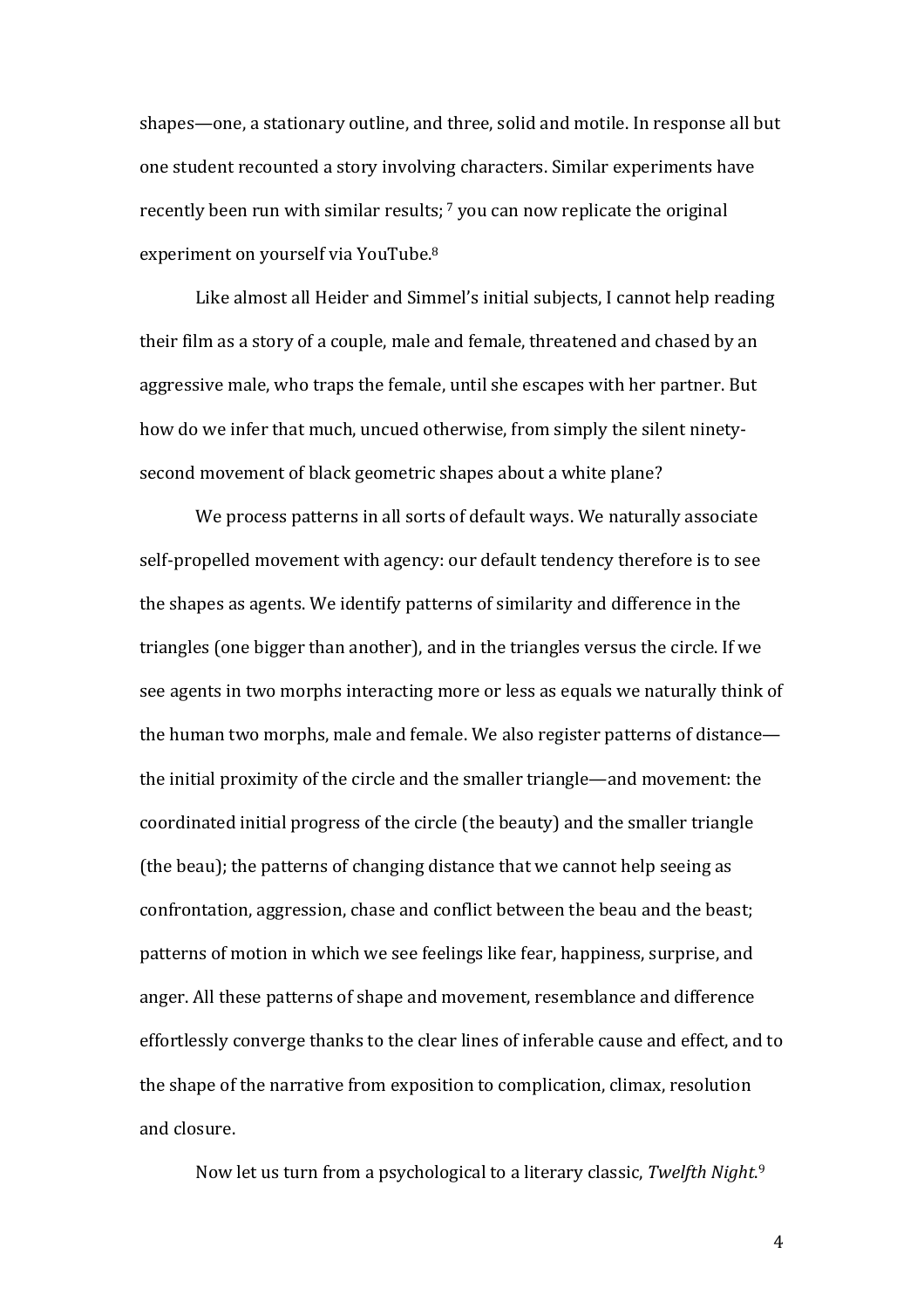In everyday life we understand our world in terms of relevance to our needs. Someone seeking a toilet will look at the streets of a new city very differently from someone seeking a pastry. As Dan Sperber and Deirdre Wilson have shown, we also understand language in terms of the relevance to ourselves and others, who will usually be in the same place and/or time.<sup>10</sup> Stories earn their special hold over attention by providing their own internal sense of relevance in the characters and their aims.

From the first speech in *Twelfth Night*, Shakespeare foregrounds Orsino's prime aim—to woo Olivia—and the special personality of this man that would make him ready to love at a distance, to feel confident of ultimately winning a woman despite her firm rebuffs, and sufficiently sanguine and in control to keep sending envoys to her on his behalf. The dramatist establishes character as the cause of the ensuing effects, and the relevance of almost everything that follows to Orsino's initial aim of winning Olivia. He then launches what seems to be another plot line, and in another mood. After introducing Orsino indulgently languid in the first scene, he presents Viola, shipwrecked in a strange land but resolute and decisive. As soon as she hears Duke Orsino named as the ruler of the region, she comments that she has heard her father mention him, and adds "He was a bachelor then." "And so is now." she is told. Aha: a possible line of complication looms already.

She hears that Orsino woos Countess Olivia, and wishes she could serve the countess, but when she hears Olivia "will admit no kind of suit, / No, not the duke's," she decides to travel to the duke in disguise as a male, to be "an eunuch to him." The problem *she* sees ahead of her, merely surviving and finding support in foreign parts, *we* suspect may soon be no longer the problem she actually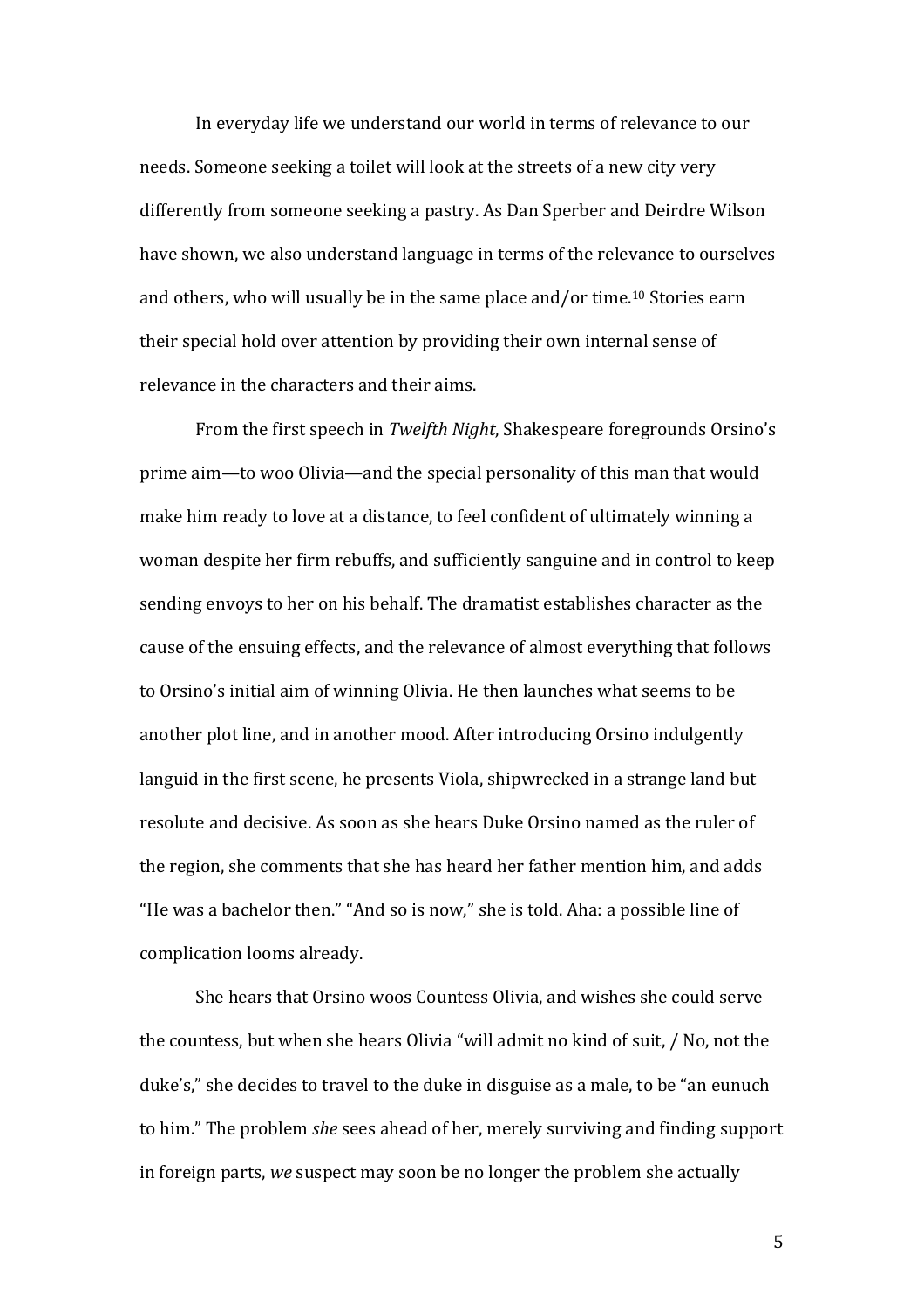faces. Indeed in her next scene we find that Orsino not only has taken her on, but feels an unusual emotional closeness toward this sensitive young "man," and wants to share his intimate feelings with "Cesario"—who in return, being in fact a woman, feels even more unreservedly for him.

Romantic comedy thrives on the distance between frustration and fulfilment in love. Shakespeare rapidly sets up a classic comedic pattern of frustrated love: Orsino loves Olivia (1.1), who loves Viola (1.5), who loves Orsino (1.4). 

One of the most famous, most "lyrical," as we say, most poetic, imaginative and emotional speeches in *Twelfth Night* is the "willow cabin" speech, purportedly limning Orsino's love for Olivia, obliquely expressing Viola's love for Orsino, inadvertently awakening Olivia's love for "Cesario." If it were a lyric, it would have an open emotional resonance, relevant to writer and reader, to anyone at all. But here, although it has explosive eloquence, it first fits tightly into patterns of character and cause and effect within the forward movement of the narrative.

Shakespeare needs to have Olivia fall in love promptly with Viola-as-Cesario, even if, because Olivia is in mourning, she has said she will foreswear the whole world for seven years. The quick-wittedness of Viola-Cesario as envoy for Orsino's love, as she is about to be turned away from Olivia's gate, piques the Countess's interest and earns "Cesario" an audience. Olivia insists to the envoy, all the same, that despite her knowing Orsino's noble qualities "I cannot love him. / He might have took his answer long ago." Viola replies to this that "If I did love you in my master's flame ... In your denial I would find no sense." Olivia asks "Cesario": "Why, what would you?" (what would you do?). Viola answers: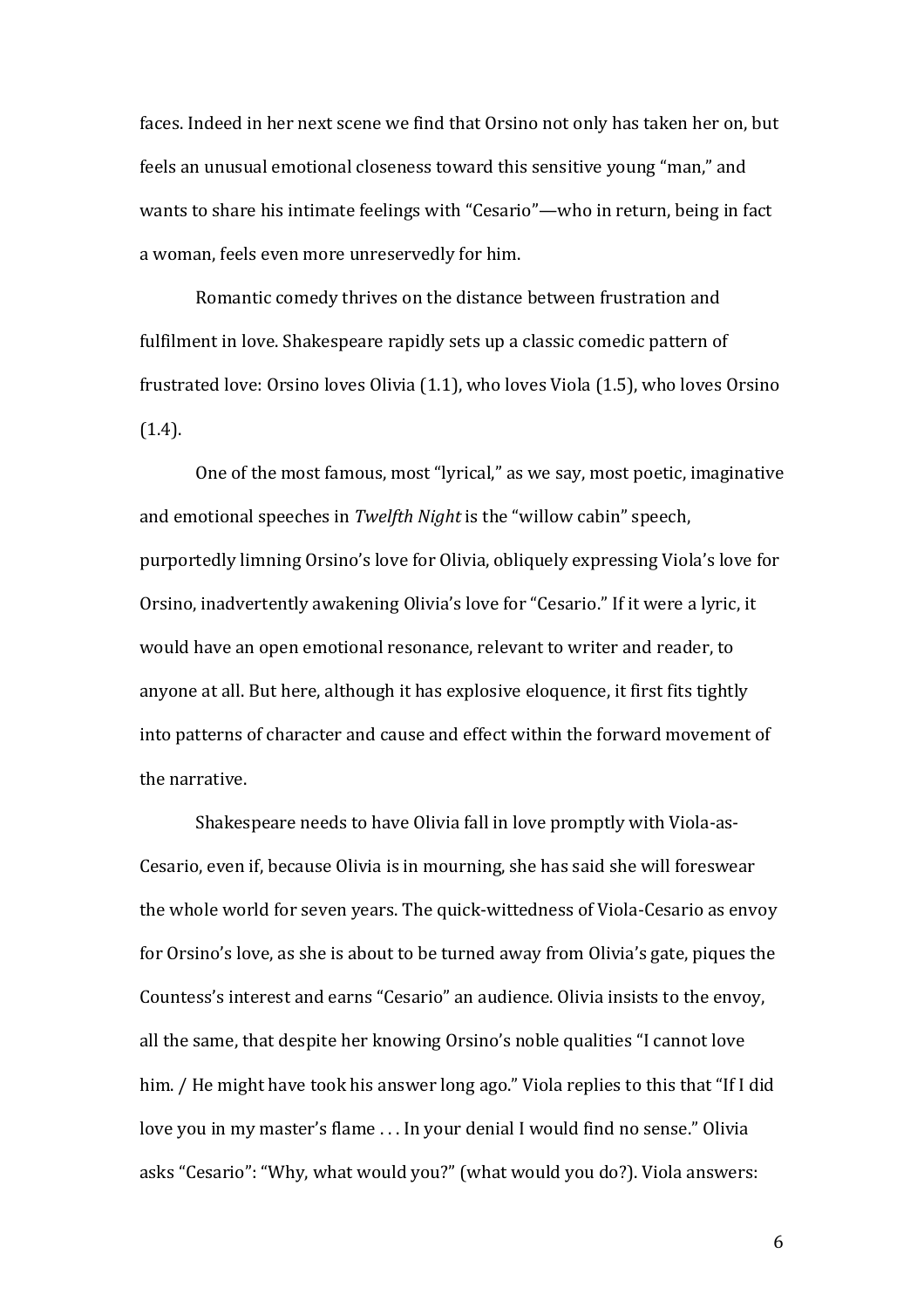Make me a willow cabin at your gate And call upon my soul within the house, Write loyal cantons of contemnèd love, And sing them loud even in the dead of night; Hallow your name to the reverberate hills, And make the babbling gossip of the air Cry out 'Olivia!' O, you should not rest Between the elements of air and earth But you should pity me.  $(1.5.257-65)$ 

To which Olivia replies: "You might do much." Because of the context of romantic comedy, because of the criteria of relevance to the details of the narrative, because of the promise of complications implicit in cross-dressing, we can infer from Olivia's four plain words—even before quick-witted Viola can—that the Countess has already started to fall for the envoy.

But looking just at Viola's speech, we can see also, from our knowledge of 1) the patterns of fiction in general, and 2) the patterns of romantic comedy in particular, and 3) the emotional pattern of Viola's intense and frustrated love for Orsino, and 4) the patterns of Orsino's and Viola's responsiveness of character, and 5) the pattern of Olivia's responsiveness too (first to Feste, then to reports of the envoy, then to "Cesario" in person), little though we've seen her—we can see from all these converging patterns that that startling little counterfactual narrative inset expresses the intensity of Viola's love for Orsino, both in the vignette she invents and the yearning she expresses, and that its emotional heat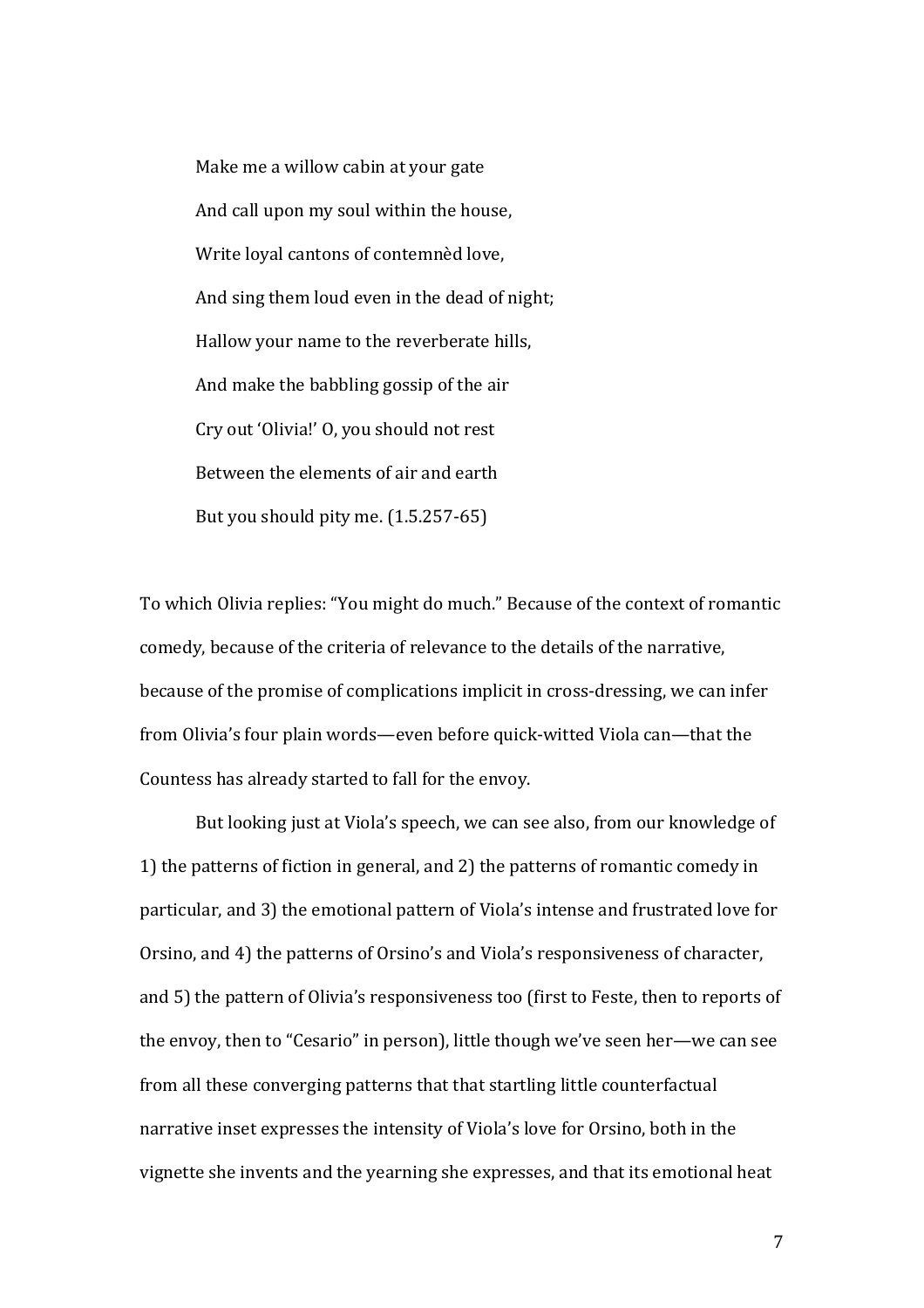will fire Olivia. Viola loves Orsino so purely that she is prepared to use her secret love for him as the imaginative impetus for her utmost eloquence on his behalf. She will give everything she has, all her considerable heart and mind, to serve the man she loves, even if her success in winning Olivia's attention to Orsino's suit would ruin forever her own faint chance of winning his love for herself. And the imaginative sensitivity she shows instantly and comically wins Olivia not for Orsino but for her poor self, his envoy.

Because the narrative patterns converge in this way, we understand the dramatic import of this speech instantly, even if we might be hard pressed to say exactly what some of these lines *mean*. We understand their "lyrical" eloquence better than their exact meaning; but we understand their role within the story effortlessly, because Shakespeare has prefocused our understanding and expectations through so many different kinds of pattern, of genre, conventions, characters, beliefs, desires, aims, intentions, causes and effects. For all this set speech's detachability and "lyrical" intensity, its resonance is not expansively open as in lyric but tightly channelled into its narrative context.

Now let's switch from narrative to lyric verse, verse characterized by its not depending on narrative and, at its purest, excluding it altogether.

In *Why Lyrics Last*, I note that the only common feature of verse across languages is that in verse, poets determine where lines end: they control our attention by making us focus on particular strings of words in one mental moment. (The poet Rachel Blau du Plessis takes verse's parceling out of attention a step further: poetry "is just selected words arranged by segmentation on various scales," "the creation of meaningful sequence by the negotiation of gap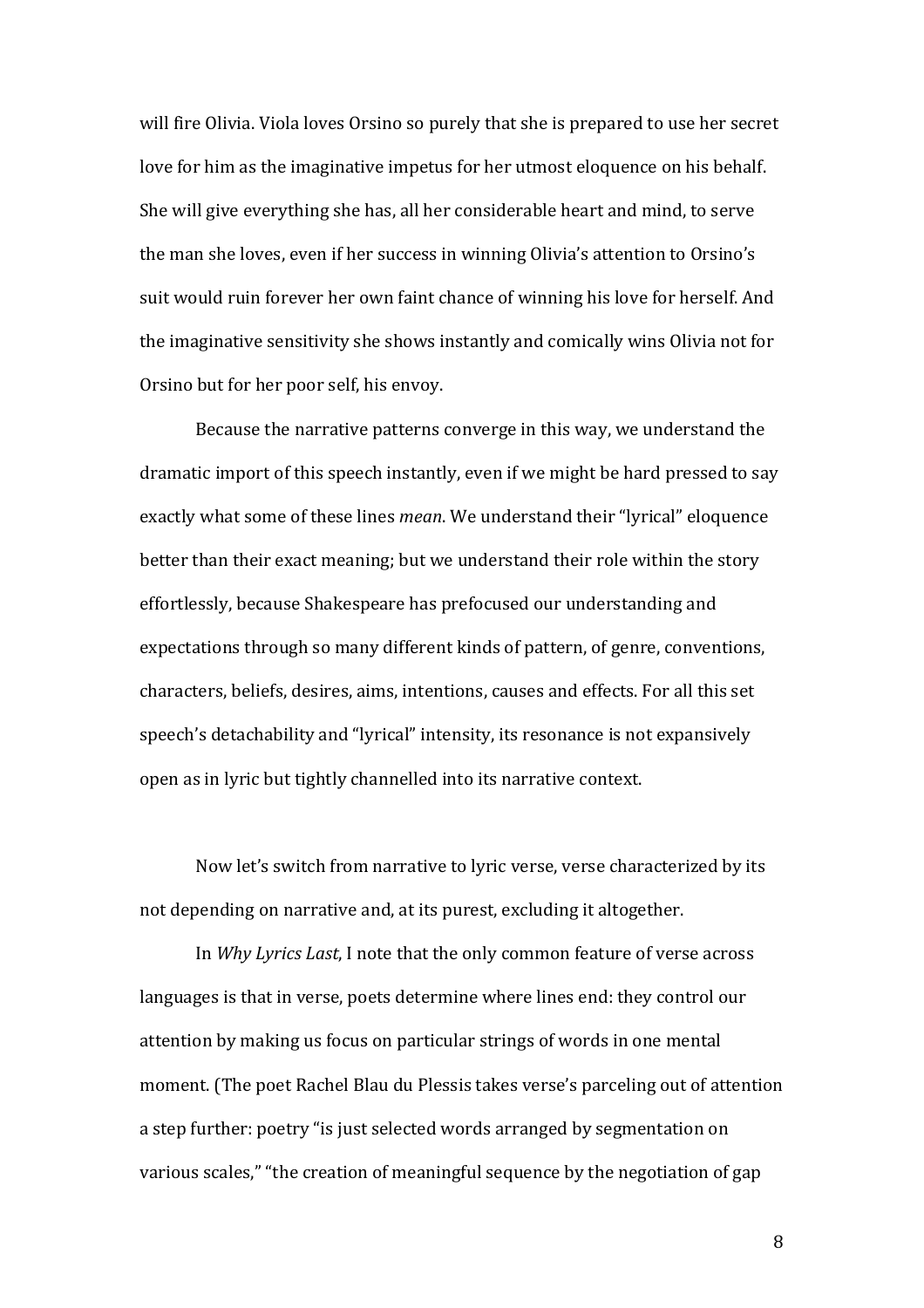(line break, stanza break, page space).")<sup>11</sup> Poets may not know it, or barely intuit it, but their verse lines shape language to fit a human cognitive constraint, the capacity of working memory, and therefore the duration of the human auditory present. Focusing audience attention a line at a time, poets invite close scrutiny of each line, and repay it by satisfying our appetite for pattern.<sup>12</sup> Patterns such as rhythm, rhyme, and syntactic or sonic parallelism, independently or together, serve to demarcate and integrate lines of verse in diverse traditions. So too does the patterning of imagery, juxtaposing not just words but one facet of life and another, or abstraction, compressing multiple observations into a single statement.

Narrative organizes experience as automatically as a magnet organizes iron filings, and it still does this in verse form. But precisely because lyric at its purest eschews narrative, it can turn the absence of story to advantage. It allows us the illusion of access to another's thought at its least constrained by circumstance, in the very act of appealing to others regardless of *their* circumstances. Liberation from narrative allows lyric thought to shape its own contexts and prompts—and indeed to shape itself to the hilt, even when it chooses set forms, but at its best only to offset new-found freedoms.

Lyrics also invite an expansively resonating response. Since they forfeit the supplied circumstances of a story, they need to appeal to *our* circumstances whatever these might be—and this usually means appealing to concerns connected with *any* reader's life or with human experience in general. Where narrative automatically channels implications to flow down the gradients of the story, lyric allows them to radiate out.

While neither rhymes nor stanzas are necessary to verse, they saturate it,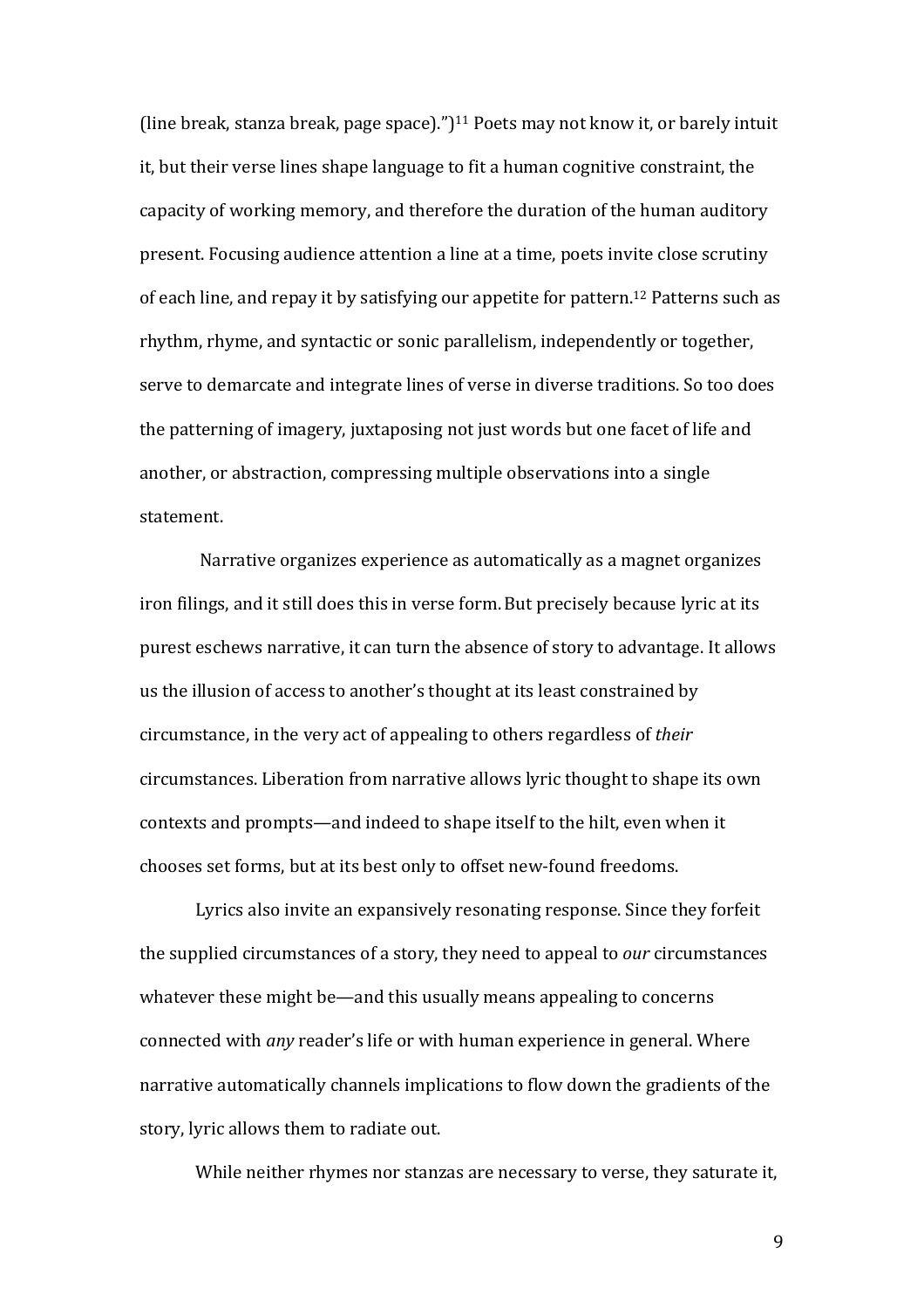in lyric even more than in narrative verse. As the New Zealand poet Vincent O'Sullivan writes, "We do not dance to get anywhere. We just dance for its own sake; that is what poetry is after all, that is the dance of language, the delight in patterns."<sup>13</sup> In European literatures the sonnet has been by far the most successful of lyric forms (although it can of course also be deployed for narrative): short enough to attend to as a whole without losing focus, it sets up expectations that then switch, offering a momentary instability recovered from by a different kind of pattern. It ensures variation within each sonnet and from sonnet to sonnet  $14$ 

Shakespeare chose to write not just sonnets but a sonnet sequence. Why? Poets seeking a larger scale almost invariably resort to narrative to hold attention. Lyrics can engage our attention, can even do so with a special intensity, as I note in *Why Lyrics Last*,

but they cannot easily sustain it long-term without resorting to the appeal of narrative and therefore ceasing to be lyrics. This poses a problem for the ambitious lyric poet. Sheer scale matters in art: great epics weigh more than great lyrics not just in pages but also in artistic value. Individual Pushkin lyrics may be glorious, even perfect, but *Eugene Onegin*—a novel in fourteen-line stanzas like complexified sonnets—will always rate as his masterpiece. Lyric collections rarely become much more than, at most, the sum of their disparate parts. But by appealing to something so humanly central as the logic of sexual difference in love Petrarch could sustain an almost purely lyric sequence over hundreds of poems.15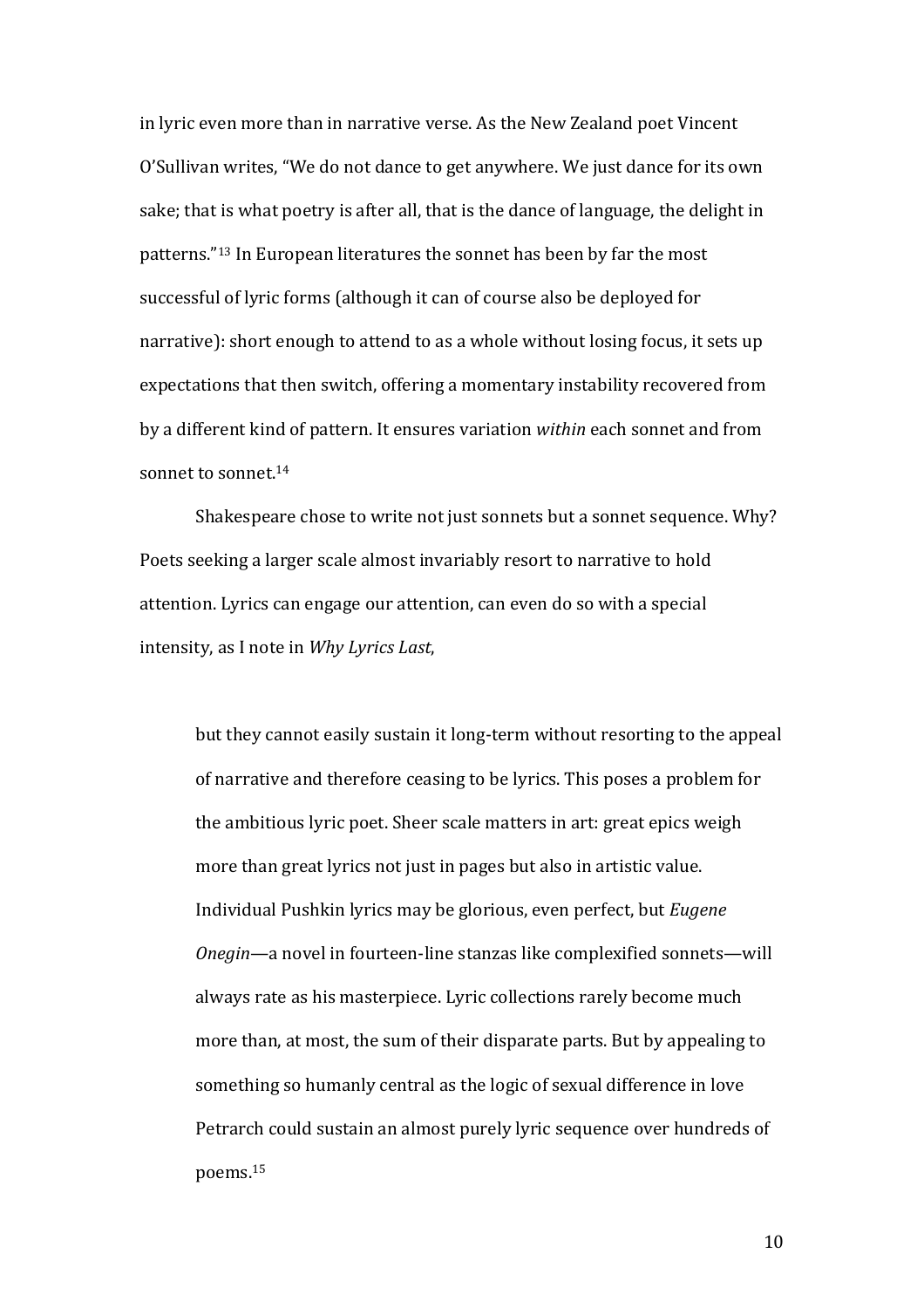What do I mean here by the "logic of sexual difference"? "Every man and woman alive today," Paul Seabright observes, "has emotions and perceptions that are shaped by the simple and natural asymmetry between sperm and eggs."<sup>16</sup> In most animal species, males, with almost endless sperm to spare, compete to be selected by females, with their limited supply of eggs and therefore with much more reason than males to be choosy. In many monogamous species, where male assistance in the rearing of offspring regularly raises their survival rates, females become still more selective in choosing longterm mates. In such species females seek, and males need to provide, proof of commitment. Females can test male commitment best by resistance, by making would-be partners demonstrate their persistence.

"It's a spiral," Seabright explains: "the selectivity of the women encourages the persistence of men, and the more persistent are the men, the more selective the women have to be." $17$  That biological logic underlies the sonnet sequence Petrarch labored over from the 1320s to the 1370s: that, and its local cultural elaboration in the particularly high Christian valuation of female chastity. The Petrarchan pattern influenced many other poets and had a particular vogue in England through the 1580s and 1590s and just after.

New evidence shows that Shakespeare began writing his *Sonnets* in 1594-1595, not earlier in the 1590s, at the height of the Elizabethan sonnet sequence vogue, as previously supposed.<sup>18</sup> By this time he had already proved himself in the current modes of dramatic narrative—tragedy, comedy, history—and in comic and tragic narrative verse. As I show in *Why Lyrics Last*, this ambitious writer then turned to the most highly valued lyric form of his day, the sonnet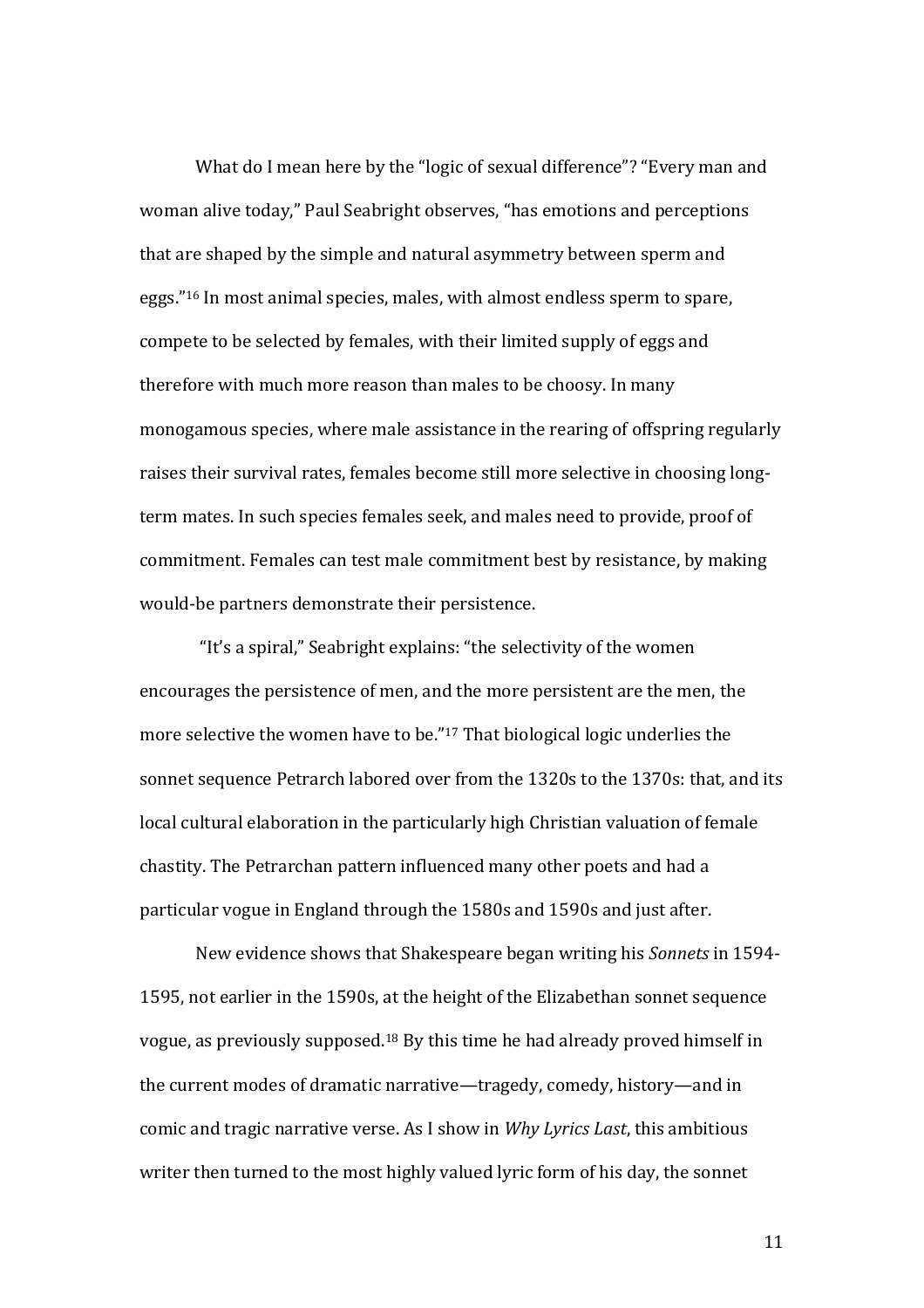sequence, to show what he could do in a lyric vein, pointedly excluding narrative within and between his sonnets to a degree that other sonnet sequence poets had not. He made even more than other sonneteers of the emotional intensities we associate with narrative, while still excluding narrative itself and relying instead on non-narrative pattern.

Attention is the lifeblood of art, and attention bleeds away with habituation, with the fading of response of neural tissue to a repeated or prolonged stimulus. Sonnet sequences were fashionable, an attention plus; but they risked two attention minuses. There had been so many of them in England from the mid-1580s to the mid-1590s, from *Aurora* to *Zephyria*, all the same in structure: the poet persisting in sonnet after sonnet in wooing an ideally resistant beloved. And while each sonnet sequence reflects the logic of sexual difference, and so appeals to our fascination with "reproductive" or romantic choice, it also protracts the sexual standoff to the point of sexual stalemate. As a form, the sonnet sequence therefore chafes under its constraints. It has to appeal by varying the rhetoric of panegyric—the Poet's expressing his love for the beloved's unrivaled merits, as proof of his unmatched persistence and commitment—and by whatever psychological complexity can be wrung from the Poet's being torn between adoration and frustration.

Recent evidence shows that Shakespeare began his own sonnet sequence with what are known as the Dark Lady sonnets, which I will call simply the Mistress sonnets, echoing the poet's own term. With the ambition and inventiveness he shows elsewhere, Shakespeare, as has long been recognized, rethought the conventions deeply. "Instead of writing sonnets for a woman as fair, unattainable and chaste as Petrarch's Laura and the beloveds of Petrarch's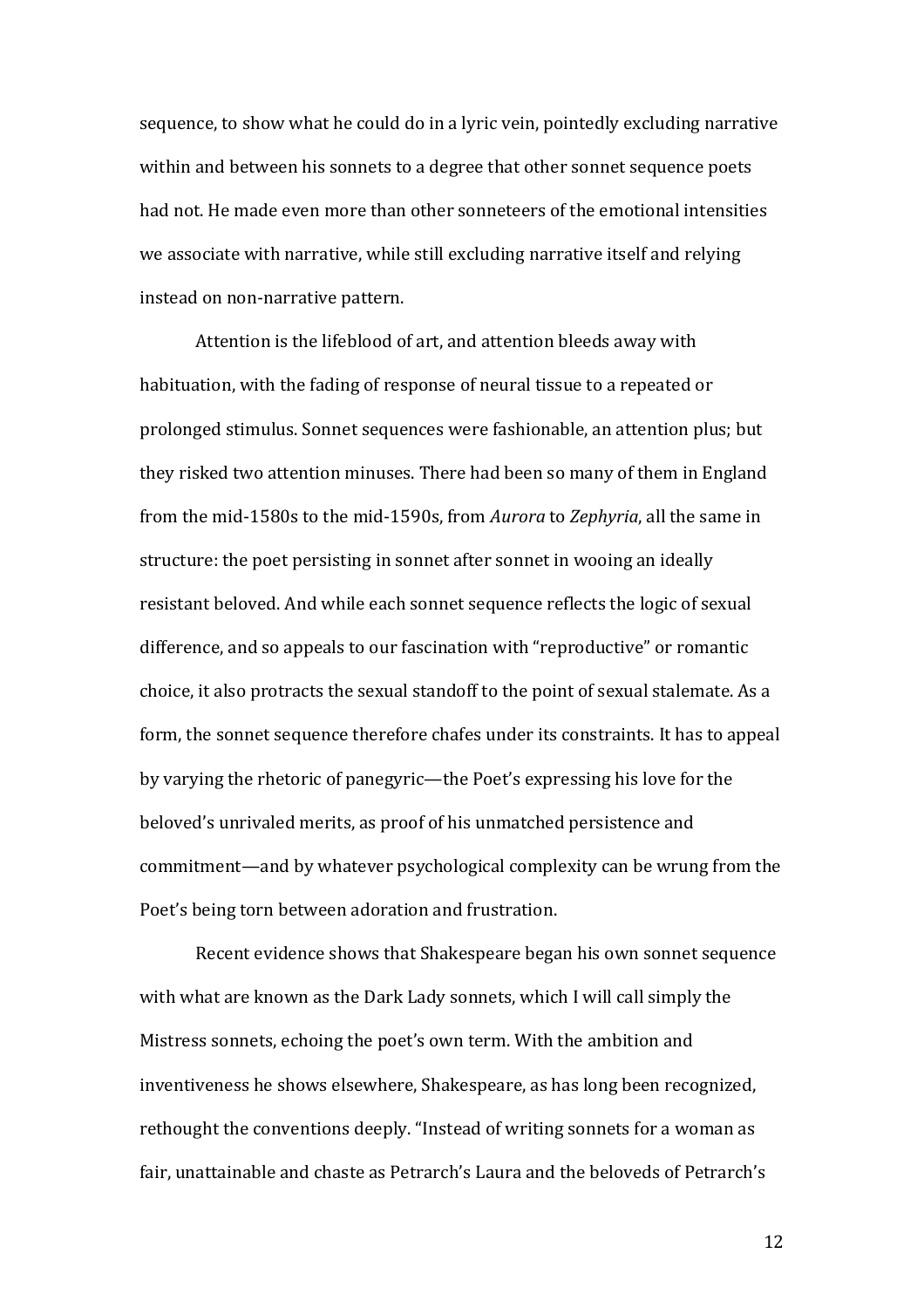imitators," I observe in *Why Lyrics Last*, "he introduces a Mistress who is not fair—though she is beautiful, in at least some of the poems—but dark in coloration. More strikingly she is not only *not* unattainable but *has been attained* by many: she is the 'bay where all men ride.'" <sup>19</sup> Far from resisting males, she persistently invites them with her wicked glances as well her winsome looks.

With their disenchantments of desire, the Mistress sonnets offered a radical, attention-catching reversal of sonnet-sequence conventions, but as a group they also proved to be emotionally rather uncompelling, for all the Poet's expressed compulsiveness, and insufficient in themselves for a whole sequence. At some point near the mid-1590s, I suggest, Shakespeare then found another way to take the expectations of sonnet readers by surprise, another way to earn, and this time to hold, their attention, by challenging, from an even more unexpected direction, the sonnet-sequence norm of male persistence and female resistance. What if he were to introduce not a female beauty, unfair and foul and all too attainable, but a male beauty, fair but resisting all, and indeed, in contrast to the Mistress, fair in all senses? As so often, Shakespeare reverses the existing pattern and then reverses or rotates it another way. And this time the surprise was enough to sustain a sequence of 126 sonnets that, in conjunction with the 28 Mistress sonnets, would form the longest Elizabethan sonnet sequence.

Although Shakespeare creates an intense emotional engagement with the Mistress and especially the Youth, he does not tell a story. He maximizes the openness of lyric, its freedom from the linearity of story. He offers each new poem as an unpredictable challenge, not least in the unpredictability of its relation to the poems before and after. He exploits the tension between the autonomy of each sonnet and the variety of its potential relations to its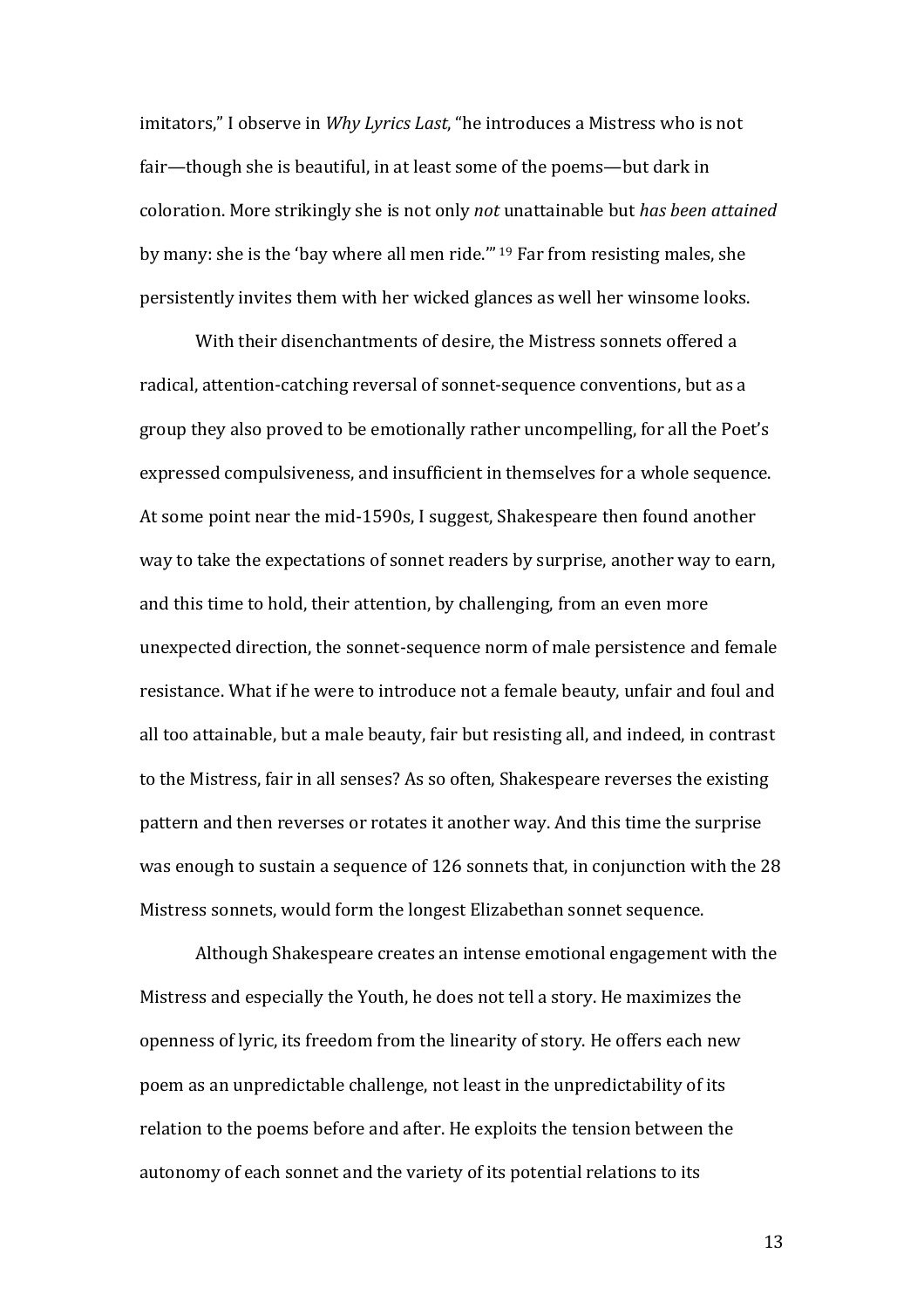neighbors—emotional, thematic, verbal, rhyming, imagistic, structural; continuation, contrast, echo, variation, reversal.

Rather than trying to read the sonnets as a narrative, as a kind of verse journal, I propose in *Why Lyrics Last* that we should see Shakespeare's art in the *Sonnets* as in some ways like a kaleidoscope: "A kaleidoscope continually taps or shakes its colored chips into new configurations, often strangely similar from tap to tap, yet with eye- and mind-teasing similarities to recent configurations, or perhaps, after a more vigorous shake, suddenly quite different, yet even then within a recognizable range of combinatorial possibilities defined by the free elements and the fixed mirrors."<sup>20</sup> Shakespeare tries out, as it were, "small taps or larger jolts from poem to poem, so that themes, moods, or patterns can persist for a time in slight reconfigurations or suddenly drop out of sight behind other themes, moods, or patterns."<sup>21</sup>

For all his challenges to Petrarchan convention, Shakespeare still focuses on love, but complicates its psychology and attention-earning power by adding elements of hate, or by mingling desire with dislike, in the Mistress sonnets, and idealization in the Youth sonnets with undertones of disenchantment. Meanwhile, he also ramps up the appeal of patterns other than the amatory. Helen Vendler has argued eloquently for the centrality of pattern within individual sonnets;<sup>22</sup> I echo and extend her emphasis, but I also stress how Shakespeare amplifies the appeal and surprise of the patterns *between* sonnet and sonnet.

Some sonnets stand by themselves, except as they form part of the subsequence of 126 focused on the Youth if on anyone, or the sub-sequence of 28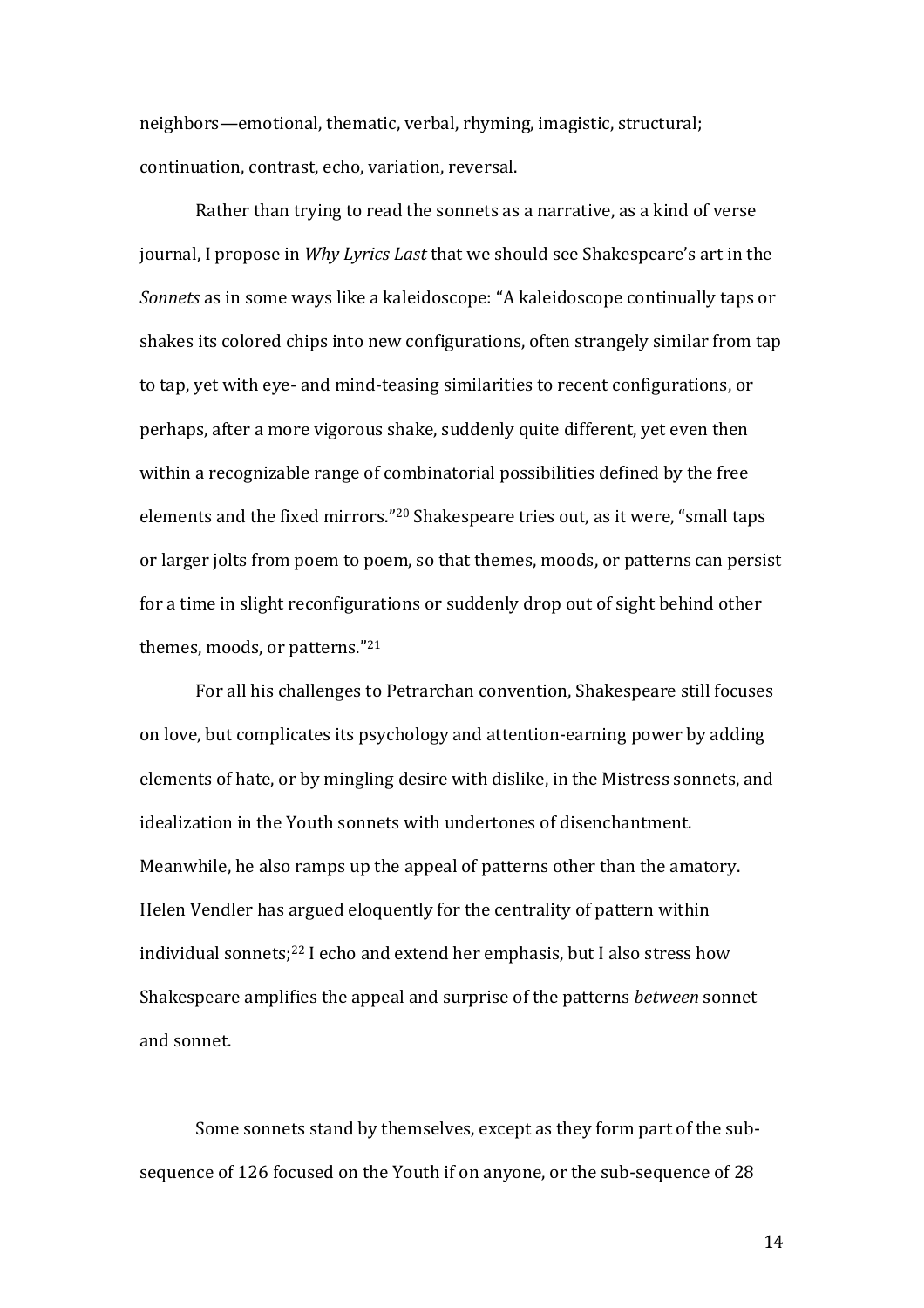focused on the Mistress. Others form sub-sub-sequences, up to seventeen at a time, in the opening cluster, or smaller groups. Let's focus on one such sub-subsequence, starting with sonnet 33.

Full many a glorious morning have I seen Flatter the mountain tops with sovereign eye, Kissing with golden face the meadows green, Gilding pale streams with heavenly alchemy, Anon permit the basest clouds to ride With ugly rack on his celestial face, And from the forlorn world his visage hide, Stealing unseen to west with this disgrace: Even so my sun one early morn did shine, With all triumphant splendour on my brow; But out alack, he was but one hour mine. The region cloud hath masked him from me now. Yet him for this my love no whit disdaineth: Suns of the world may stain, when heaven's sun staineth.  $23$ 

Unusually, Shakespeare structures this sonnet around a single image. Images themselves are patterns: patterns of experience, at their simplest—here, a day that begins in glorious morning but turns to dark cloud, a pattern familiar to us all, and one that effortlessly evokes memories by means of automatic mental pattern-matching. Repeatedly throughout the *Sonnets* Shakespeare draws on the most familiar natural patterns by which we make sense of experience: the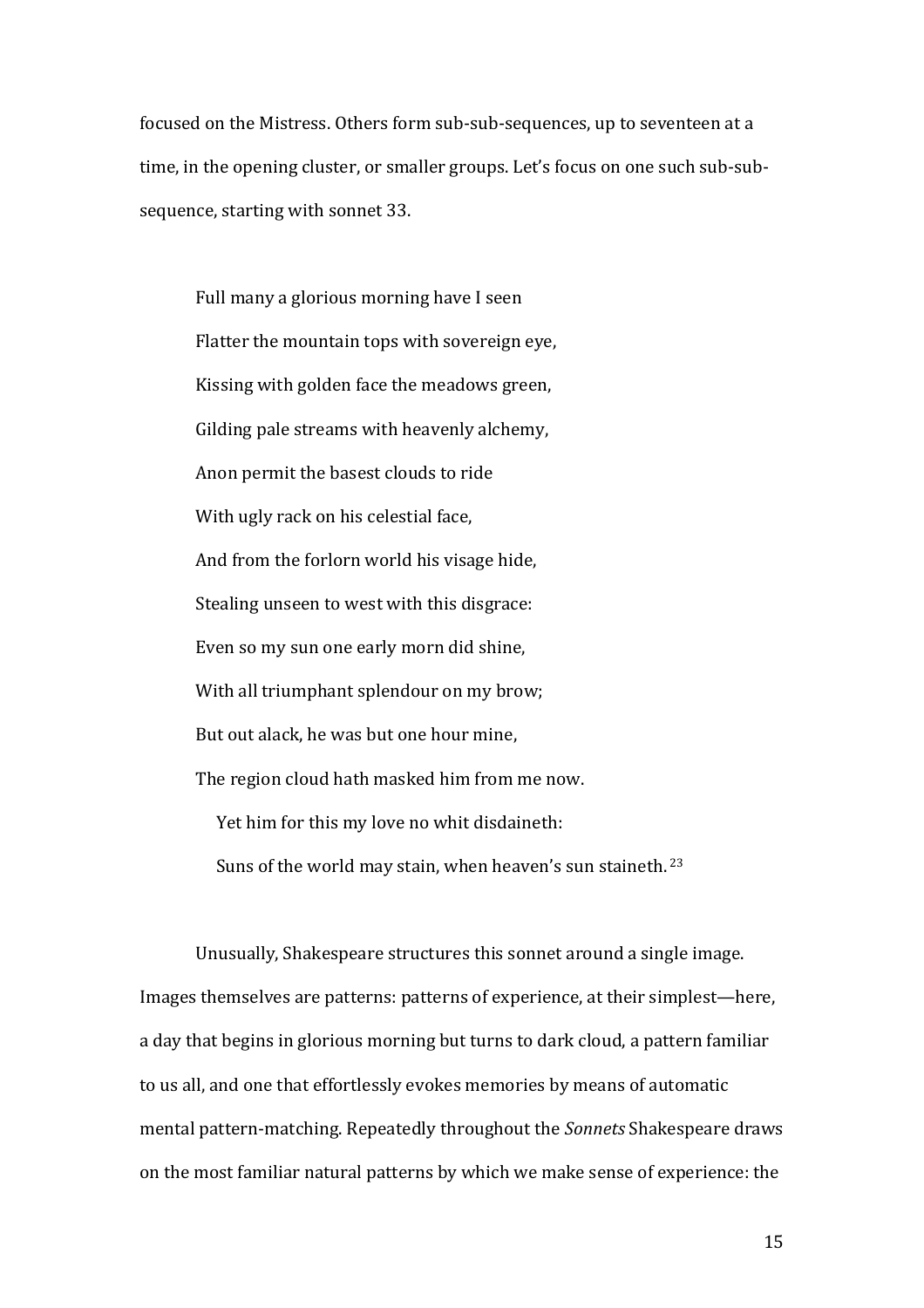life cycle, the seasonal cycle, the cycle of day and night. Here, he also draws on the perennial association of the shifting emotions and shifting weather.

Of course he freshens the overall image in diction and imagery. In the first two lines, the implicit sun becomes "a sovereign eye," flattering the mountaintops with the prolonged attention of the monarch of the sky. Shakespeare lays the pattern of human hierarchy in general, and royalty in particular, over the pattern of a brilliant early morning. As Colin Burrow notes in the Oxford edition of the *Sonnets*, while courtiers usually flatter the monarch, here the monarch of the sky "elevates the mountains by deigning to gaze at them";<sup>24</sup> and we could add that while prostration was often expected at a monarch's gaze, these subjects graced by the sovereign eye are flattered but do not become flatter: the exaltation of the mountain tops stands out all the more in the morning sun.

In line 3, "kissing with golden face the meadows green," the metaphor of kissing extends into "with golden face," at this point the sun's, but with a characteristic Shakespearean doublesidedness, as the green meadow, at first in shadow in our minds, looks back at us "with a golden face" in the sunlight. An additional pattern of alliteration links the two color adjectives, *golden* and *green*, one before and one after its noun. In line 4 *gilding* continues the g-alliteration, and links tightly in sound, sense, etymology and evocation with *golden*, but the imagery, still focused on the same scene and sun, moves all the way from kissing to alchemy.

As so often, Shakespeare uses patterns of structure as units of sense and strategy, in this case in the setup in this first quatrain: the pattern of the brilliant sun persists, but in three consecutively different images, the royal look, the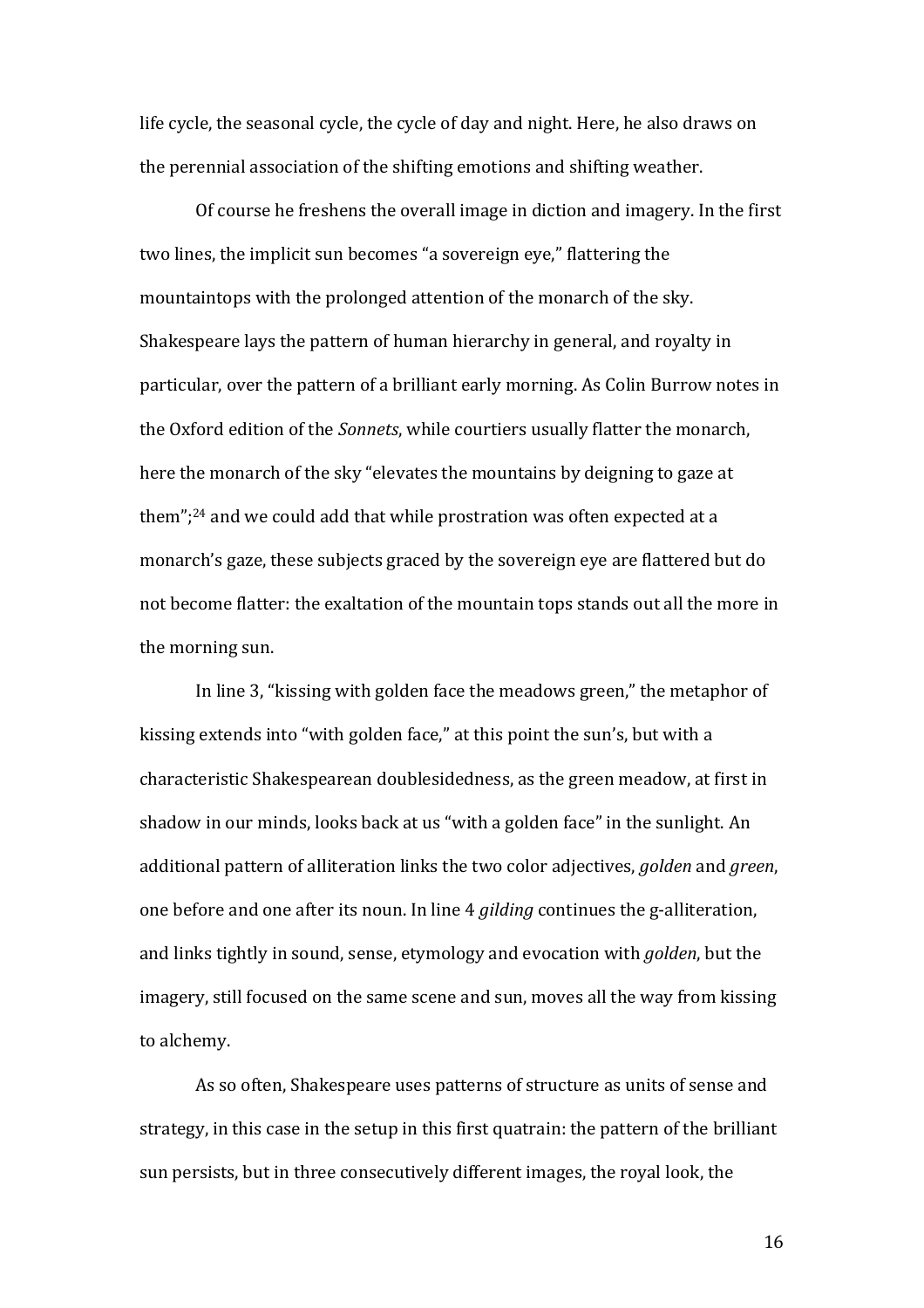kissing face, the alchemical transformation, on mountain and meadow and streams. As so often, he also varies the patterns as much as he can: in lines 2-4, three verbs with *with*, one late in the line, another early, the third late again; one with a finite verb, then two with participles; two with face imagery, then one without.

Then he follows the shift to the second quatrain with a shift to clouds covering the sun and the bright day, and a sense of corruption or shame (*basest*, ugly, hide, steal, disgrace) besetting the radiant morning, but still linking with the language of the first quatrain (*face*, l.3, l. 6; *heavenly*, l.4, *celestial*, l.6). Shakespeare extends the glorious morning-beclouded day image through the first two quatrains, as if it were the octave of a Petrarchan sonnet. He often complicates the pattern of the Elizabethan sonnet, with its three quatrains plus couplet, by overlaying, as here, the pattern of the Italian sonnet: an octave, then the *volta*, the shift of thought into what would be the sestet of the Italian sonnet.

All Shakespeare's sonnets are love poems, but exceptionally here he has offered for the entire octave only a purely visual image that keeps love unmentioned for more than half the sonnet. He has conjured up, evocatively, the visually vivid vehicle of the image, but only right where the volta comes, with the "Even so" of line 9, does he start to introduce its tenor.

He pays us the compliment of trusting us to infer from "my sun" that he means the Youth who has been the focus of all the other 32 sonnets so far (and often associated with the splendor of the sun, as in "Shall I compare thee to a summer's day?")—an implication strengthened but still far from explicit in the *he* and *him* of lines 11 and 12. He uses the structural patterns of the sonnet to perfection: just as the first two quatrains of the image's vehicle are compressed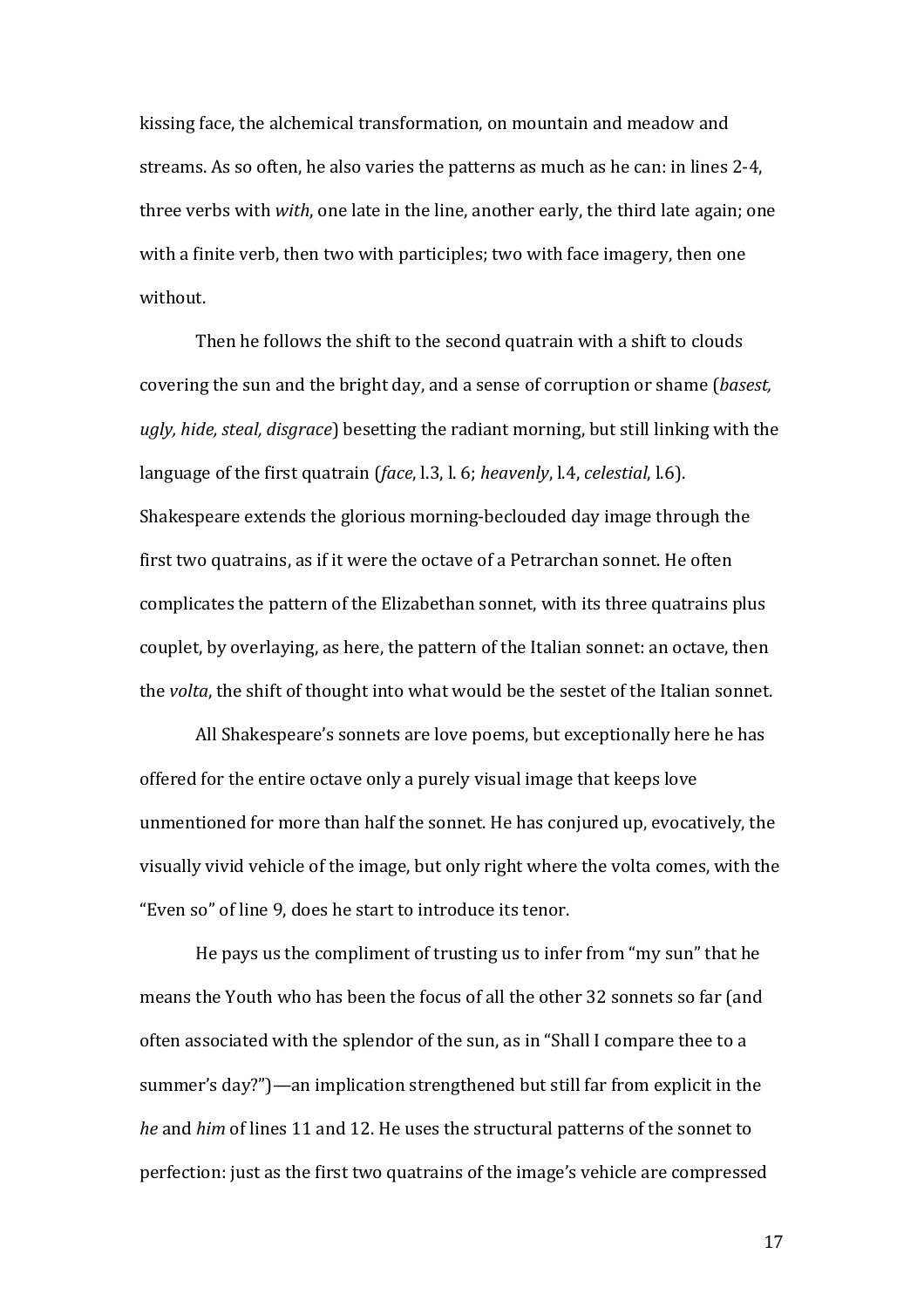into the one quatrain of the tenor, so the four lines describing the glorious morning compact into two on the initial radiance of his relationship with the Youth, and the onset of gloom likewise contracts from four lines to two.

For the first time in the sequence, Shakespeare suggests that something has troubled the love of Poet and Youth. Something has come between them, the Youth's radiance no longer shines on the Poet. This could *become* narrative, were it to become specific enough; and in the context of the previous radiance, the shift certainly has emotional overtones, matching those that we know ourselves when the exhilaration of a perfect morning turns to a dark and threatening day, or a cloudless love turns to foul emotional weather. But Shakespeare is not aiming for narrative specificity: we have no idea what the change involves, except disappointment in a love that had seemed ideal. But the patterns of day and disappointed love resonate with us precisely because they lack narrative specificity, because we can instantly link them to our own experience.

Then comes the couplet. A Shakespearean sonnet sets up expectations in its three quatrains, three units of four lines of alternating rhymes, *abab*, which it often overturns with the shift to the couplet, a single unit of adjacent rhymes, *gg*. That shift allows the poet to condense the rest of the sonnet, as it were, from twelve lines into two, into an emphatic closing epigram; or to advance just one stage further, to a clinching argument; or to take the thought to a new plane; or to turn the tables suddenly on the rest. On a first encounter we can never be sure whether the couplet will repeat, condense, advance, divert or reverse.

The couplet of Sonnet 33 takes us by a double surprise. Whatever has come between the Poet and the beloved, it has not affected the Poet's love. Whatever gloom has been cast over the Poet's emotional sky, the radiance of the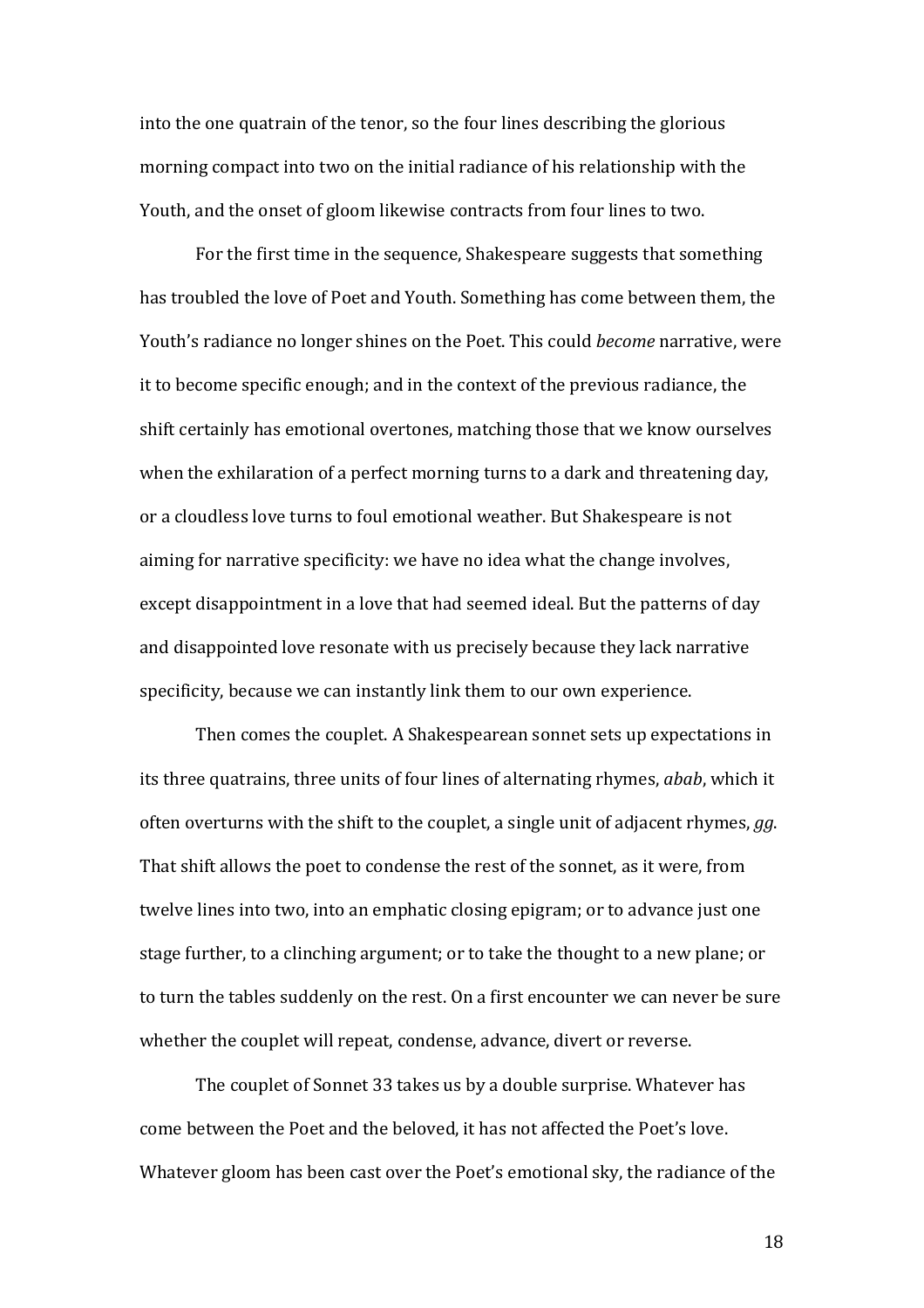Youth persists in his eyes: he is still a sun of the world, still lights up the Poet's life. Or so the couplet professes. But *stain* and *staineth* pull another way, echoing the notes of moral corruption in the second quatrain—*basest*, *ugly*, *stealing*, *disgrace*—as if the Poet wants to be heard to excuse the Youth but cannot help feeling that his behavior deserves reproach. Other Elizabethan sonnet sequences do not include this degree of psychological complexity in the love relationship: the sudden darkening of the relationship in something shameful, or the love persisting despite the recognition of some "stain." The Poet is disappointed but besotted, covertly reproachful yet still overtly idealizing. Despite his cause for complaint, he wants to affirm his love as emphatically as ever.

A few words more on Sonnet 33's patterns. The whole sonnet is about love, but love, as the tenor of the glorious morning image, does not enter explicitly until past half way. The whole sonnet uses the vehicle of the sunny morning beclouded, but although the image of the sun quite dominates the octave, the word *sun* never in fact occurs there. It enters only with the tenor, the Poet's love, in the sestet: "Even so my sun." The poem is about the disappearance of the emotional sun that lights up the Poet's life, yet in this tour de force the literal sun itself remains concealed by the sonneteer. And after that single appearance of the word *sun* at the start of the sestet, the word recurs again only in the last line, twice, linking tenor sun and vehicle sun explicitly within the one line. But if the word *sun* hides throughout the octave, the word *seen* occurs in its first line (meaning "I have *seen* such glorious sunny mornings"), and *unseen* in its last (the sun *unseen* behind cloud), a deliberate formal bracketing, and with the three letters of *sun* scrambled or obscured in "*unseen.*" And the *s-n* consonance of *sun* and *seen* recurs in a different key in the last line, *suns* . . . *stain* . . . *sun* . .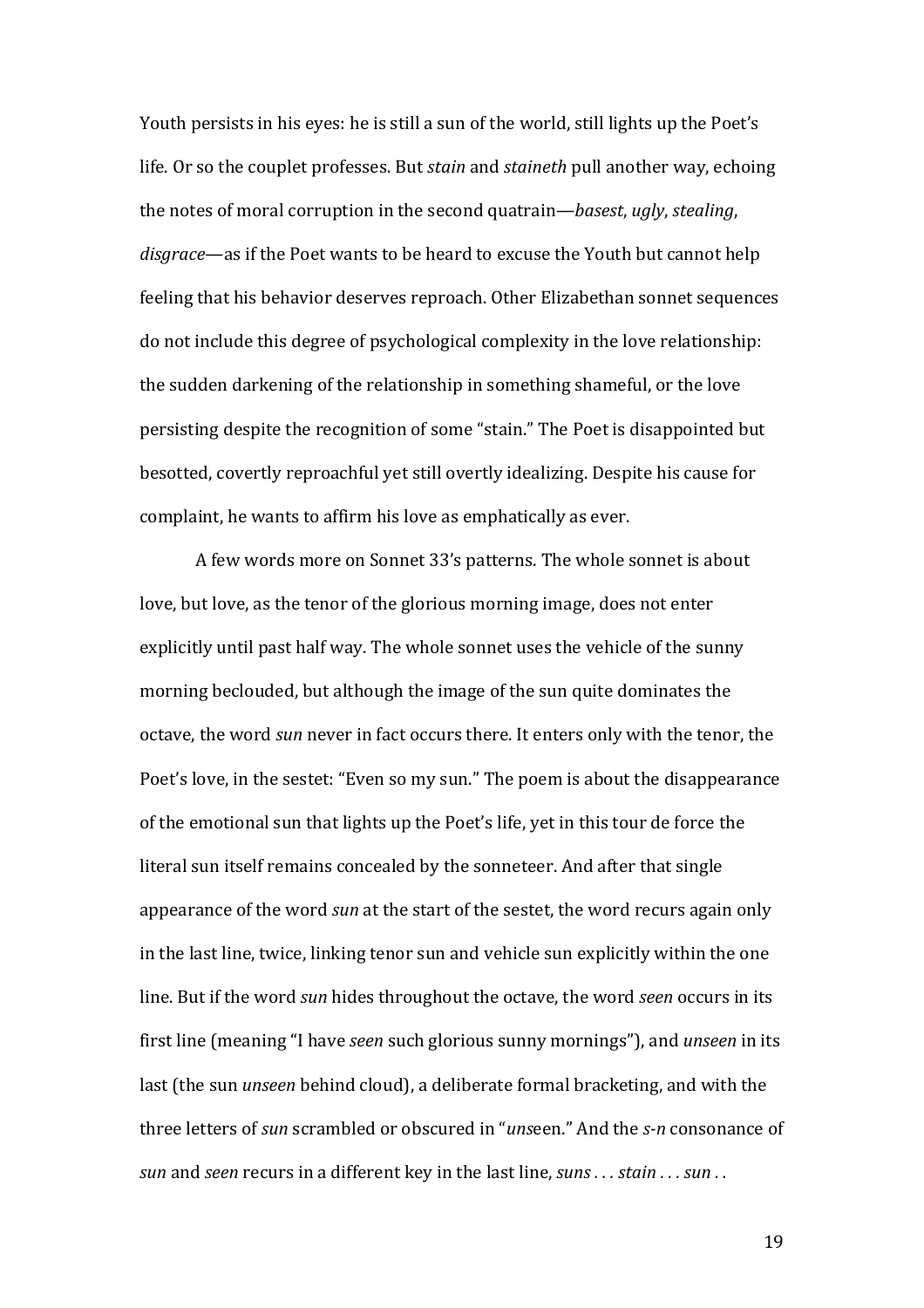*staineth*. The sun also reappears in a different mode in the linking of *heavenly* and *celestial* in the first two quatrains with *heaven's* in the couplet. These are the kinds of things both Vendler and I have in mind when we stress the pleasure of pattern, the invitation to discovery, and the rewards for controlled attention in the *Sonnets*.

Sonnet 34 appears to link closely with its predecessor in occasion and imagery, but it also compresses, alters and complicates the mood, yet still ends by expressing the forgiveness of devoted love.

Why didst thou promise such a beauteous day, And make me travel forth without my cloak, To let base clouds o'ertake me in my way, Hiding thy brav'ry in their rotten smoke? 'Tis not enough that through the cloud thou break, To dry the rain on my storm-beaten face, For no man well of such a salve can speak, That heals the wound, and cures not the disgrace; Nor can thy shame give physic to my grief; Though thou repent, yet I have still the loss. Th'offender's sorrow lends but weak relief To him that bears the strong offence's cross. Ah, but those tears are pearl which thy love sheds, And they are rich, and ransom all ill deeds.

Here Shakespeare seems to give his kaleidoscope the tiniest tap, while showing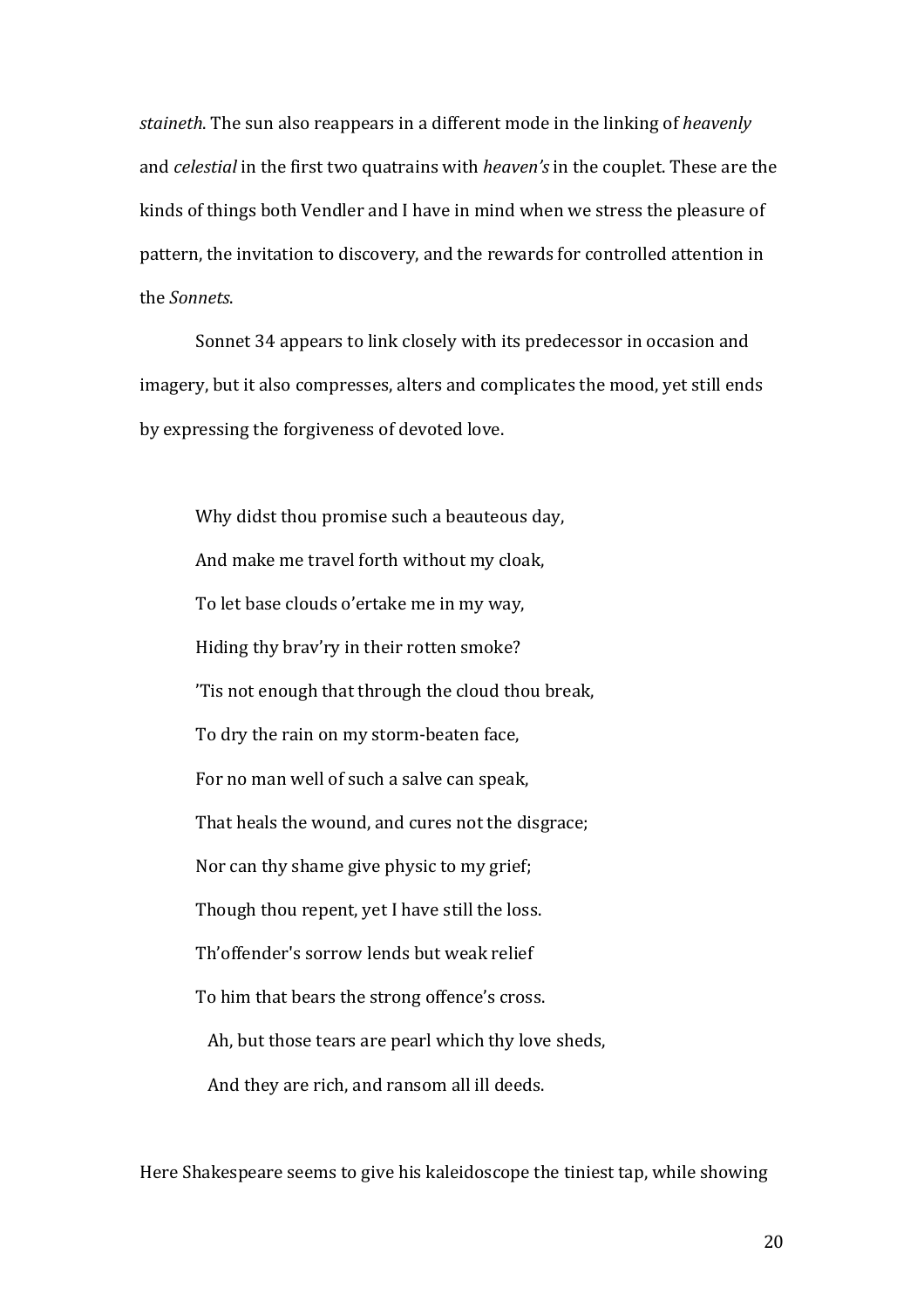how even that slightest touch can reconfigure so much. He retains the imagery of a promising day dismally dulled by cloud, but this time makes it instantly personal. Whereas Sonnet 33's octave describes a perfect morning marred by a stormy sequel in concrete but universal terms, and introduces the beloved only obliquely, only in the third person and not until the start of the sestet, Sonnet 34 turns *immediately* to the beloved, in the second person and the first line, and to the Poet's own experience of this initially flawless morning: "Why didst *thou* promise such a beauteous day, / And make *me* travel forth without my cloak ... ?" The "cloak" adds a note of almost novelistic realism, vet this sonnet remains a metaphor about the relationship, not a narrative. The two opening quatrains of Sonnet 33, fine weather and foul, condense again into the opening quatrain here, as they had condensed in the third quatrain of Sonnet 33, and the "basest clouds" of 33 fly back as "base clouds."

The personalization applies a new force to the cloud-sun imagery in the opening of the second quatrain, "'Tis not enough that through the cloud thou break / To dry the rain on my storm-beaten face": the lines imply the Poet's tears, dried by the beloved's showing again a sunny face. Where the Poet forgave the Youth at the end of the previous poem, here he seems unready to forgive, and after this "Tis not enough" shifts from meteorological metaphor to direct if unspecific reproach: a barrage of negatives (not, no, not, nor), and then *wound*, disgrace, shame, grief, repent, loss, offender's sorrow, weak relief, the strong offence's cross. Again Shakespeare evokes the emotional shift from blithe love to wounded feelings, without specifying at all what has happened.

But once again the sonnet shifts, in a different way, in the couplet. The reproaches of the last six lines seem to have caused the Youth to show his sorrow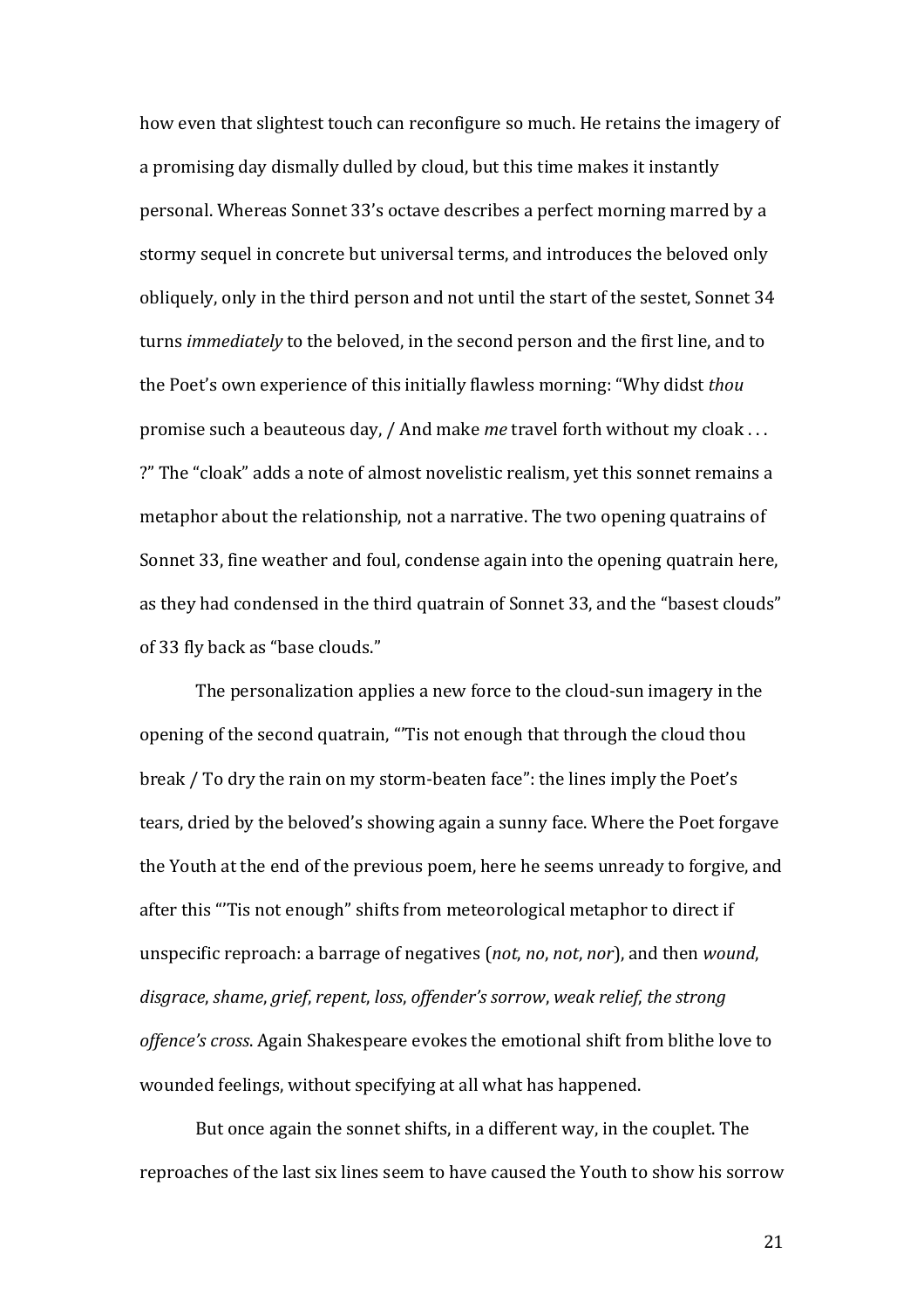vividly enough and fetchingly enough to soften the Poet's apparently firm anger: "Ah, but those tears are pearl which thy love sheds, / And they are rich, and ransom all ill deeds." The imagery of the *Poet's* tears implied in line 6, "To dry the rain on my storm-beaten face," recurs as tears on the *Youth's* face, which immediately win back the Poet who had determined to hold out in anger. As in Sonnet 33, but with a very different emotional contour, even if with the same sense of besottedness, Sonnet 34 ends by forgiving the Youth for some strong personal offense against their love.

Sonnet 35 draws on the two previous poems but compresses still further and shifts in a new direction.

No more be grieved at that which thou hast done: Roses have thorns, and silver fountains mud. Clouds and eclipses stain both moon and sun, And loathsome canker lives in sweetest bud. All men make faults, and even I in this, Authorizing thy trespass with compare, Myself corrupting, salving thy amiss, Excusing thy sins more than thy sins are: For to thy sensual fault I bring in sense-Thy adverse party is thy advocate— And 'gainst myself a lawful plea commence: Such civil war is in my love and hate, That I an accessary needs must be To that sweet thief which sourly robs from me.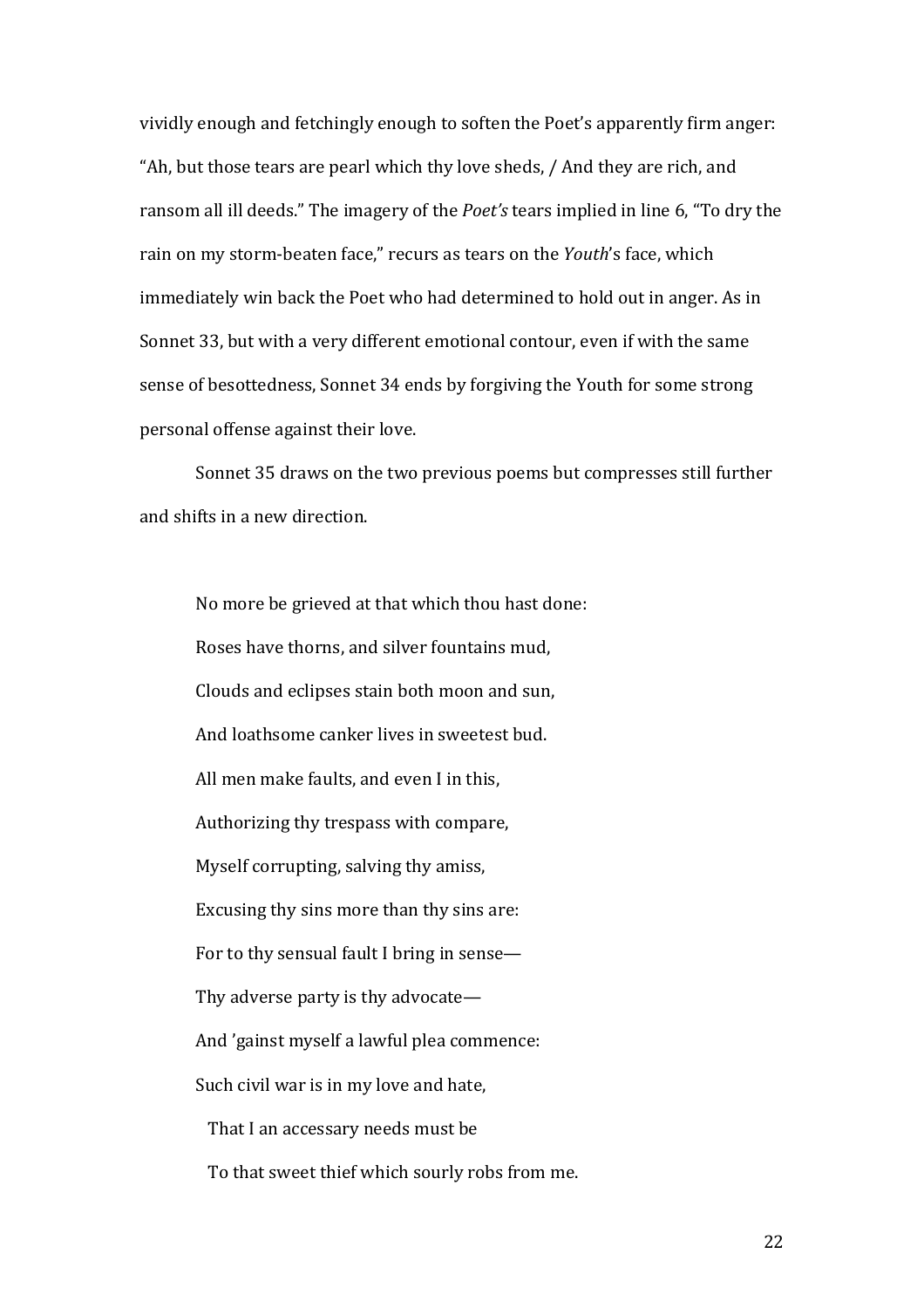Where for much of Sonnet 34 the emotion had felt raw, here Shakespeare begins with a generalization and four swift, almost glibly proverbial, images. He expands and distances the phenomenologically felt sun-cloud image of the earlier sonnets into the cool impersonal assurance of "Clouds and eclipses stain both sun and moon" (notice "stain" here echoing the repeated *stain* in the last line of Sonnet 33).

But the note of calm, resigned, wise forgiveness in the first line of the second quatrain, "All men make faults," itself turns into another sting, another rebuke: "and even I in this, / Authorizing thy trespass with compare." In earlier sonnets (18, 21) the Poet has spoken of comparisons only in terms that extol the Youth; now he acknowledges that the comparisons he introduces here to allay the Youth's offense actually corrupt *him* in excusing a foul fault in the one he loves. The notes of easy besotted forgiveness in Sonnet 33 and besotted forgiveness after rankling resentment in Sonnet 34 change here to a sense of inextricable ambivalence, reproach of the other and of himself, that lingers through the last ten lines of the sonnet. This time the couplet offers no switch in the complex emotion but simply compresses the complicity and the irony: "That I an accessary needs must be / To that sweet thief which sourly robs from me."

Sonnets 33-35 offer a succession of shifts of highly personalized and far from idealized or conventionalized emotions, that seem to suggest a vividly personal sequence of feelings. But Shakespeare takes great care to specify no events to dampen down the resonance that any of these sonnets might have with our own experiences of emotional disenchantment and ambivalence. As always in his sonnets, he evokes the immediacy of emotion in intense personal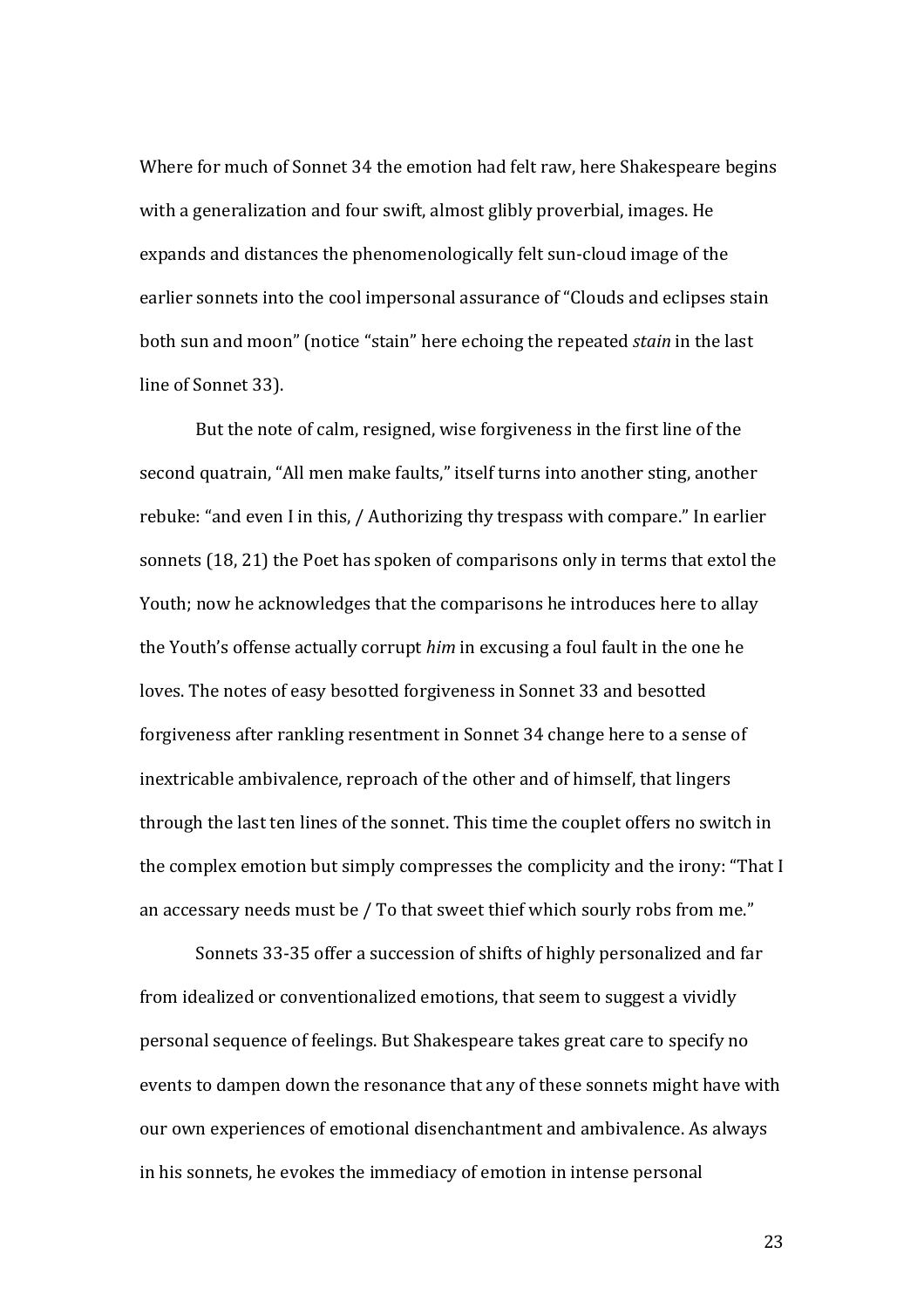relationships that he had also mastered in drama, and at least the illusion of his particular personal feelings—the sense that here in the tight focus of lyric we eavesdrop on him at his most intimate—but without the specificity of narrative.

At the same time, Sonnet 35 amplifies pattern in a way typical of lyric, both within itself and in relation to its predecessors: the compressed analogies of the first quatrain, two of them only three words each; a series of abstract restatements in quatrain 2 after the concrete analogies of quatrain 1, and ringing the changes of terms of moral error (*faults, trespass, corrupting, amiss, sins*); in the sestet, the antitheses and consonances (*sensual, sense; adverse, advocate; love*, *hate*; *sweet*, *sourly*) and the imagery of law, war, and theft; the verbal echoes of sun and *stain* from Sonnet 33 and *salve* from Sonnet 34, and an anticipation of *steal* in Sonnet 36; and the contrast in the close *link* here between quatrain 3 and couplet after the sudden *shift* in moving to the couplet in each of the previous two sonnets.

Sonnet 33 introduces an emotional cloud in a hitherto sunny relationship, which becomes in Sonnet 34 not just an emotional darkening but some emotional wound or offense. Yet in both sonnets the Poet dismisses the felt shadow or offense, easily in Sonnet 33, with difficulty in Sonnet 34. Sonnet 35 tries another angle, showing the Poet complicit in the beloved's offense by his very wish to excuse it more than it deserves. Sonnet 36 then offers one further tap on the emotional and relational kaleidoscope: a new thought, a new imaginative opportunity. Shakespeare flips the situation over: What if the fault is not the beloved's but the Poet's, what if the Poet's mere complicity in the beloved's guilt in 35 were expanded into the Poet as the sole source of guilt? What if not the beloved other but the speaking self is the guilty one, while the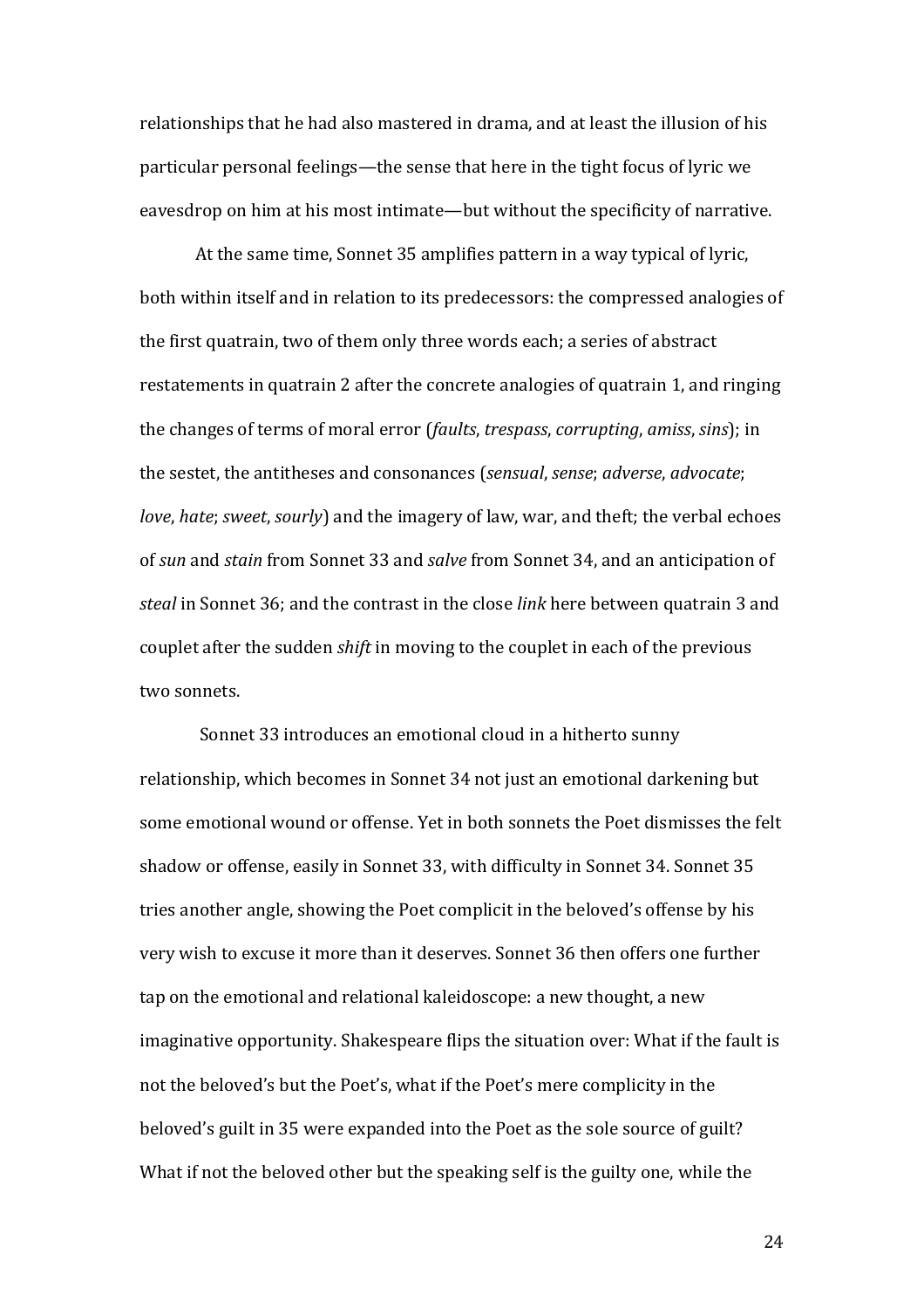postulate of intense love remains the same? In that case, given his love *and* his guilt, the Poet urges the beloved not to associate with him, lest he become tainted by association:

Let me confess that we two must be twain, Although our undivided loves are one: So shall those blots that do with me remain, Without thy help by me be borne alone. In our two loves there is but one respect, Though in our lives a separable spite, Which though it alter not love's sole effect, Yet doth it steal sweet hours from love's delight. I may not evermore acknowledge thee, Lest my bewailed guilt should do thee shame, Nor thou with public kindness honour me, Unless thou take that honour from thy name: But do not so; I love thee in such sort As thou being mine, mine is thy good report.

In all of these sonnets Shakespeare takes the postulate of an absolute, idealized love, but showing its first flaws: an emotional dimming (33); an actual offense by the other (34); an offense shared by the poet in seeking to excuse it (35); an offense or shame on the Poet's part that he wants the other not to have to share (36). Not only does this gloom or guilt start up suddenly in Sonnet 33, and vary itself with different intensities within the sub-sub-sequence, then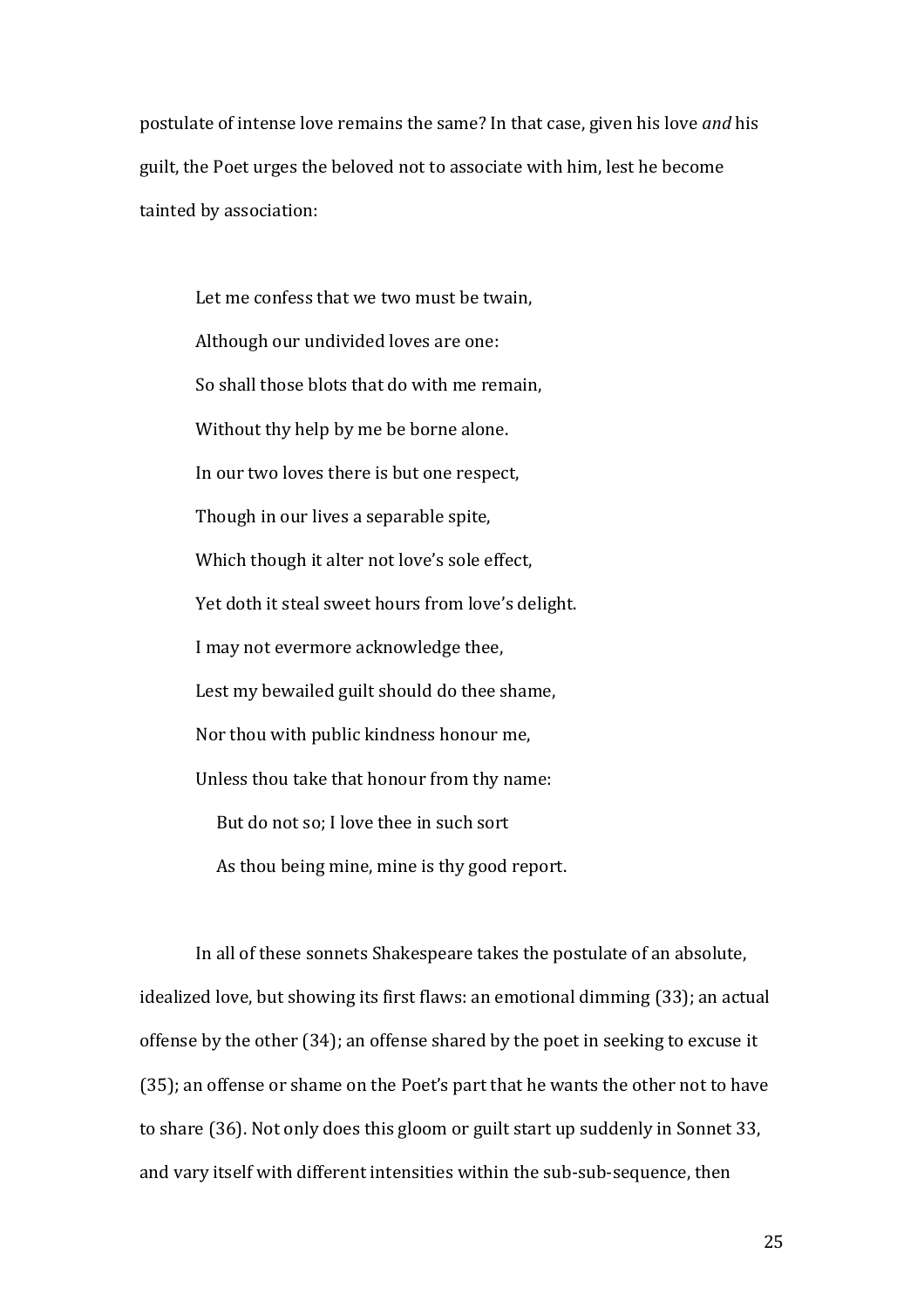transfer itself to the opposite party, but it has no consequences in the sonnets that follow, which easily return to the primary postulate of the beloved's perfections (Sonnet 53 ends: "But you like none, none you, for constant heart"). Sonnet 36, the last of the sub-sub-sequence, pairs tightly with 39, outside the sub-sub-sequence, in all sorts of patterns that play on two being one and indivisible (and yet Shakespeare has, perhaps wryly, divided these sonnets by inserting two others between). Sonnet 39, though later in the overall sequence, has nothing but panegyric, not the faintest hint of the stains, faults, trespasses, corruptings, amisses, and sins of Sonnet 35:

O, how thy worth with manners may I sing, When thou art all the better part of me? What can mine own praise to mine own self bring, And what is't but mine own when I praise thee? Even for this, let us divided live. And our dear love lose name of single one, That by this separation I may give That due to thee which thou desery'st alone. O absence, what a torment wouldst thou prove, Were it not thy sour leisure gave sweet leave, To entertain the time with thoughts of love, Which time and thoughts so sweetly doth deceive; And that thou teachest how to make one twain. By praising him here who doth hence remain.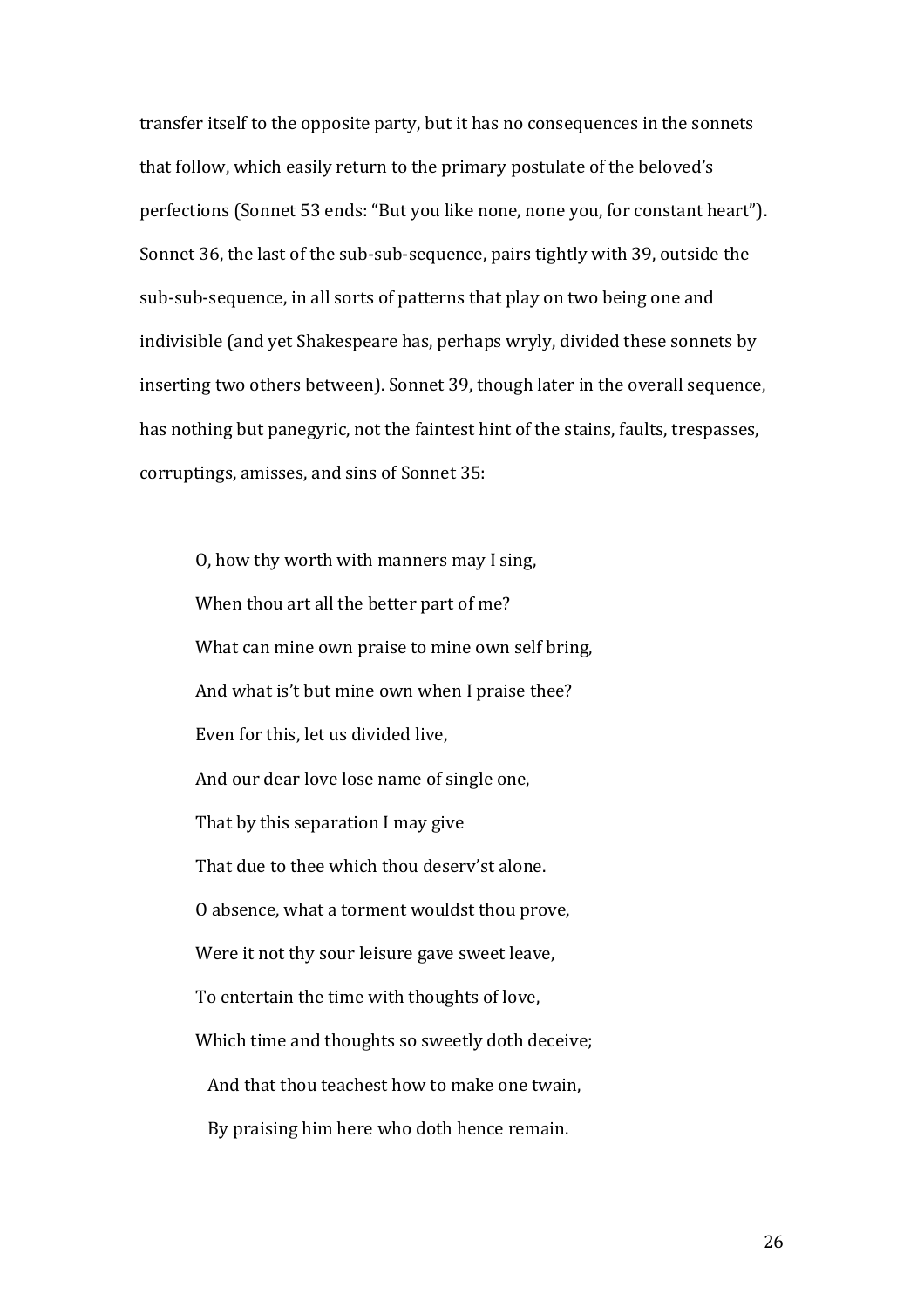Take your time to discover all the hide-and-seek patterns of similarity and dissimilarity that Shakespeare weaves into Sonnets 36 and 39. And reflect on how different this experience of reading is from that of his narrative and dramatic verse. Narrative and its constraining and instantly apprehended patterns do not shape the *Sonnets*: lyric and its plethora of open but delayed patterns do.

Narrative, especially literary narrative, rarely ignores the opportunities of enriched attention to language and pattern that are central to verse. Verse rarely ignores the additional interest, the supplied relevance, the forward impetus, and the ease of processing that are central to story. But when verse unwinds itself from narrative, in lyric, the mind's processing of pattern changes from effortless to effortful.

Narrative, like a samurai sword, can cut a swift swathe through experience. Lyric, like a Japanese puzzle-box, stands rich with inlaid pattern upon pattern, inviting us to open it, in a sequence of steps that shift the patterns back and forth, up and down. Once we have learned to open and reclose the box, it remains there, prompting us to open it again and again, marvelling at the fit and click and design, as we aim for the still space within, where we can store what matters most.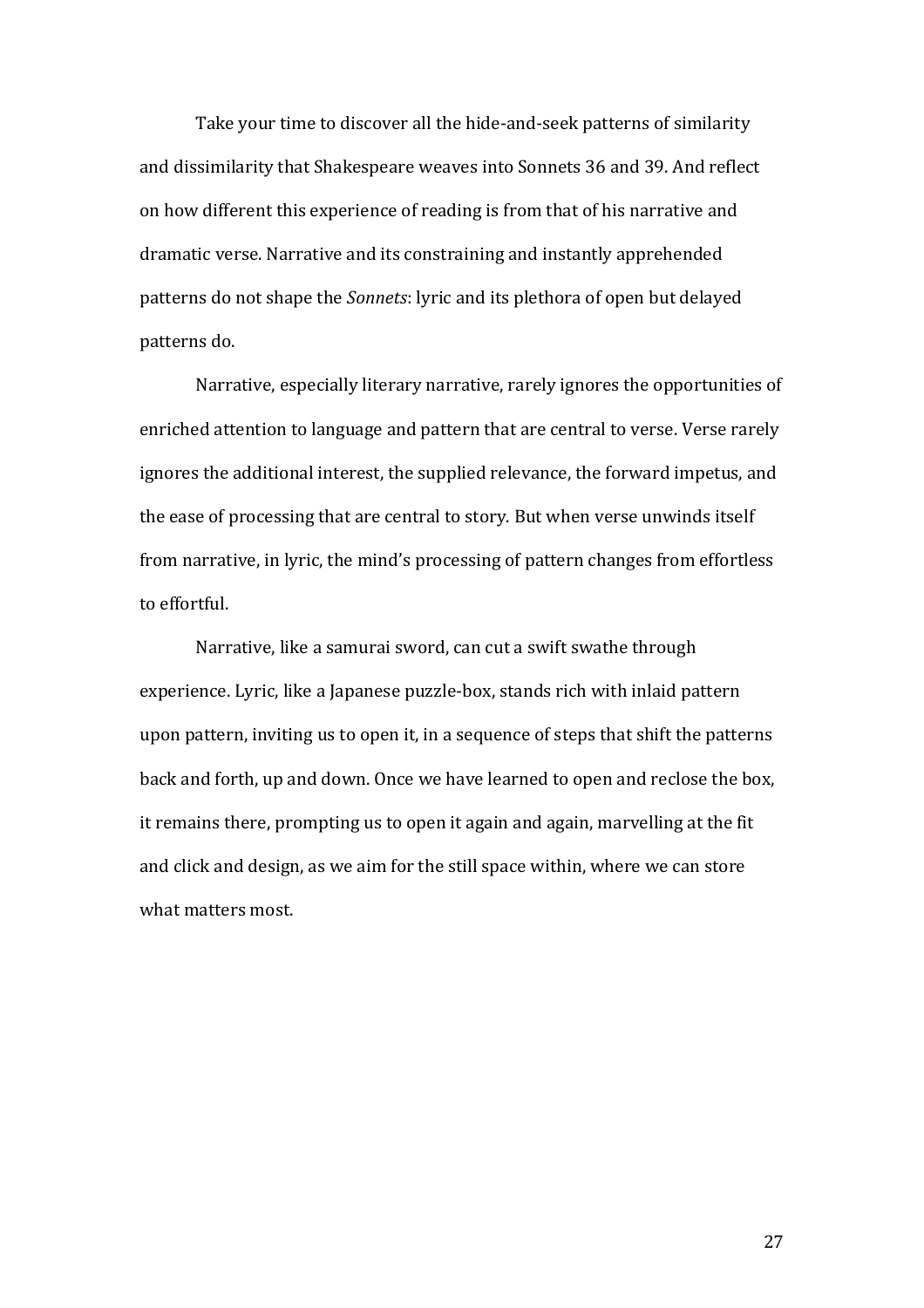<sup>1</sup> Don Paterson, *Reading Shakespeare's Sonnets: A New Commentary* (London: Faber, 2010), 14.

 

<sup>2</sup> Brian Boyd, *On the Origin of Stories: Evolution, Cognition, and Fiction* (Cambridge, MA: Belknap Press of Harvard University Press, 2009).

<sup>3</sup> Brian Boyd, *Why Lyrics Last: Evolution, Cognition, and Shakespeare's Sonnets* (Cambridge, MA: Harvard University Press, 2012).

<sup>4</sup> Gerald Edelman, *Second Nature: Brain Science and Human Knowledge* (New Haven, CT: Yale University Press, 2006), 58, 103.

<sup>5</sup> Antonio Damasio, *The Feeling of What Happens: Body, Emotion, and the Making of Consciousness.* London: Vintage, 2000); Joseph Le Doux, *The Synaptic Self: How Our Brains Become Who We Are* (New York: Viking, 2002).

<sup>6</sup> Fritz Heider and Marianne Simmel, "An experimental study of apparent behavior," *American Journal of Psychology* 57 (1944): 243–259.

<sup>7</sup> David Premack and Ann James Premack, "Afterword," in Dan Sperber, David Premack, and Ann James Premack, eds., *Causal Cognition: A Multidisciplinary Debate* (Oxford: Clarendon, 1995), 651–654; Paul Bloom and C. Veres, "The perceived intentionality of groups," *Cognition* 71 (1999): B1–B9.

8 At for instance http://www.youtube.com/watch?v=sZBKer6PMtM.

<sup>9</sup> Twelfth Night, Or What You Will, ed. Roger Warren and Stanley Wells (Oxford: Oxford University Press, 1994.

<sup>10</sup> Dan Sperber and Deirdre Wilson, *Relevance: Communication and Cognition* (1988; 2<sup>nd</sup>. ed., Oxford: Wiley-Blackwell, 1996).

<sup>11</sup> Rachel Blau du Plessis, "Manifests," *Diacritics*, 26: 3-4 (1996), 31-53, pp. 36, 51.

<sup>12</sup> Boyd, *Lyrics* 17-18; see also Frederick Turner and Ernst Pöppel, "Metered Poetry, the Brain, and Time," in *Beauty and the Brain: Biological Aspects of Aesthetics, ed. I.* 

Rentschler, B. Hertzberger, and D. Epstein (Basel: Birkhäuser, 1988), 71– 90; Patrick